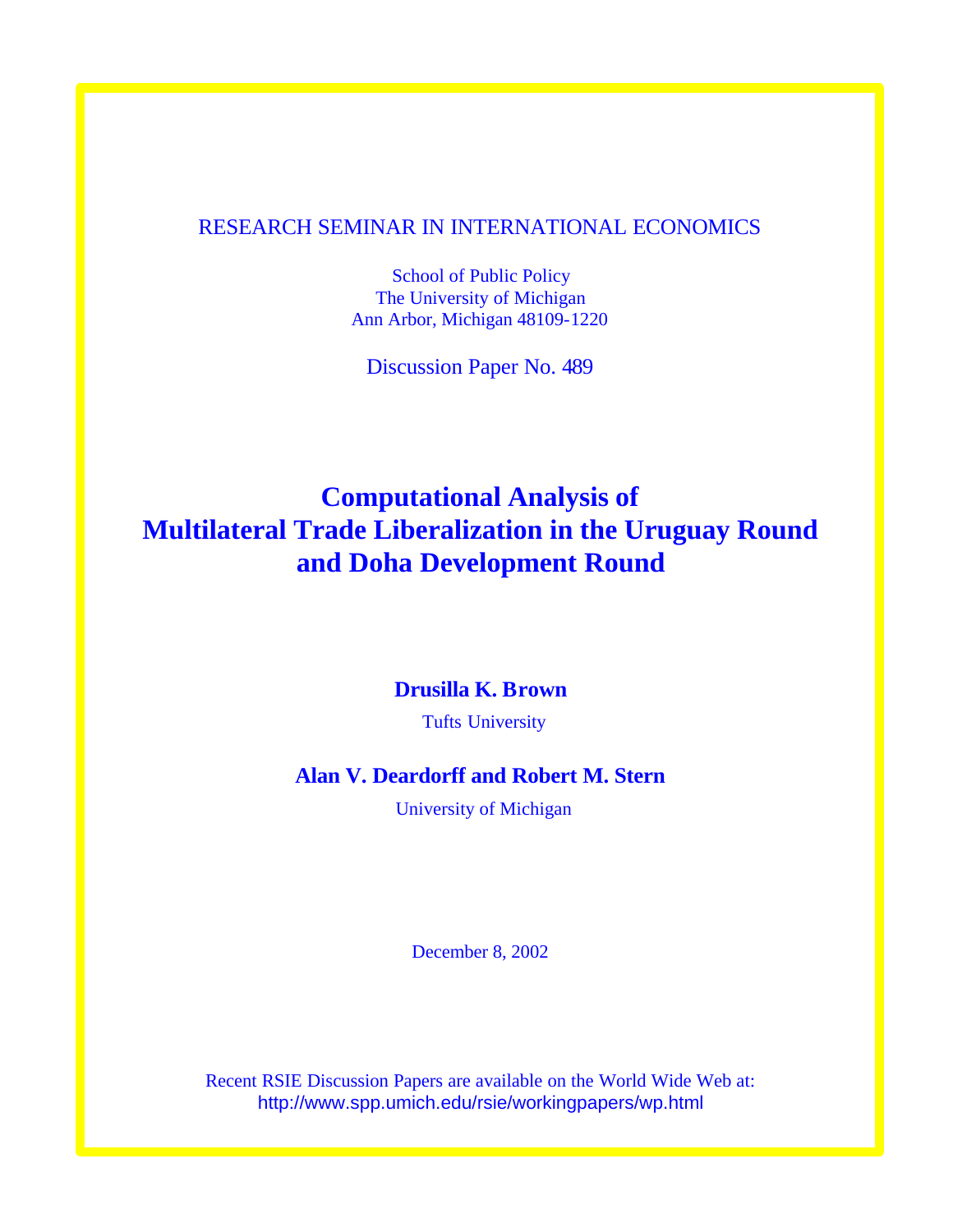## **Computational Analysis of Multilateral Trade Liberalization in the Uruguay Round and Doha Development Round**

## **Drusilla K. Brown, Tufts University Alan V. Deardorff, University of Michigan Robert M. Stern, University of Michigan**

### **Abstract**

We have used the Michigan Model of World Production and Trade to simulate the economic effects of the Uruguay Round of multilateral trade negotiations completed in 1993-94 on the major industrialized and developing countries/regions. We estimate that the Uruguay Round negotiations increased global economic welfare by \$73.0 billion. The developed countries overall have an estimated welfare gain of \$53.8 billion, and the developing countries an estimated welfare increase of \$19.2 billion.

We have also simulated the effects of assumed 33 percent reductions in trade barriers in the ongoing Doha Development Round. There is an estimated increase in global welfare of \$574.0 billion. There is a global welfare decline of \$3.1 billion from agricultural liberalization due primarily to the assumed reductions in export subsidies. There are global welfare gains of \$163.4 billion from reductions in manufactures tariffs and \$413.7 billion from reductions in services barriers. All of the countries/regions covered in the Michigan Model show overall welfare increases, with the largest absolute gains going to the developed countries.

December 8, 2002

Address correspondence to: Robert M. Stern Gerald R. Ford School of Public Policy University of Michigan Ann Arbor, MI 48109-1220

Tel. 734-764-2373 Fax 810-277-4102 E-mail: rmstern@umich.edu www.umich.edu/~rmstern/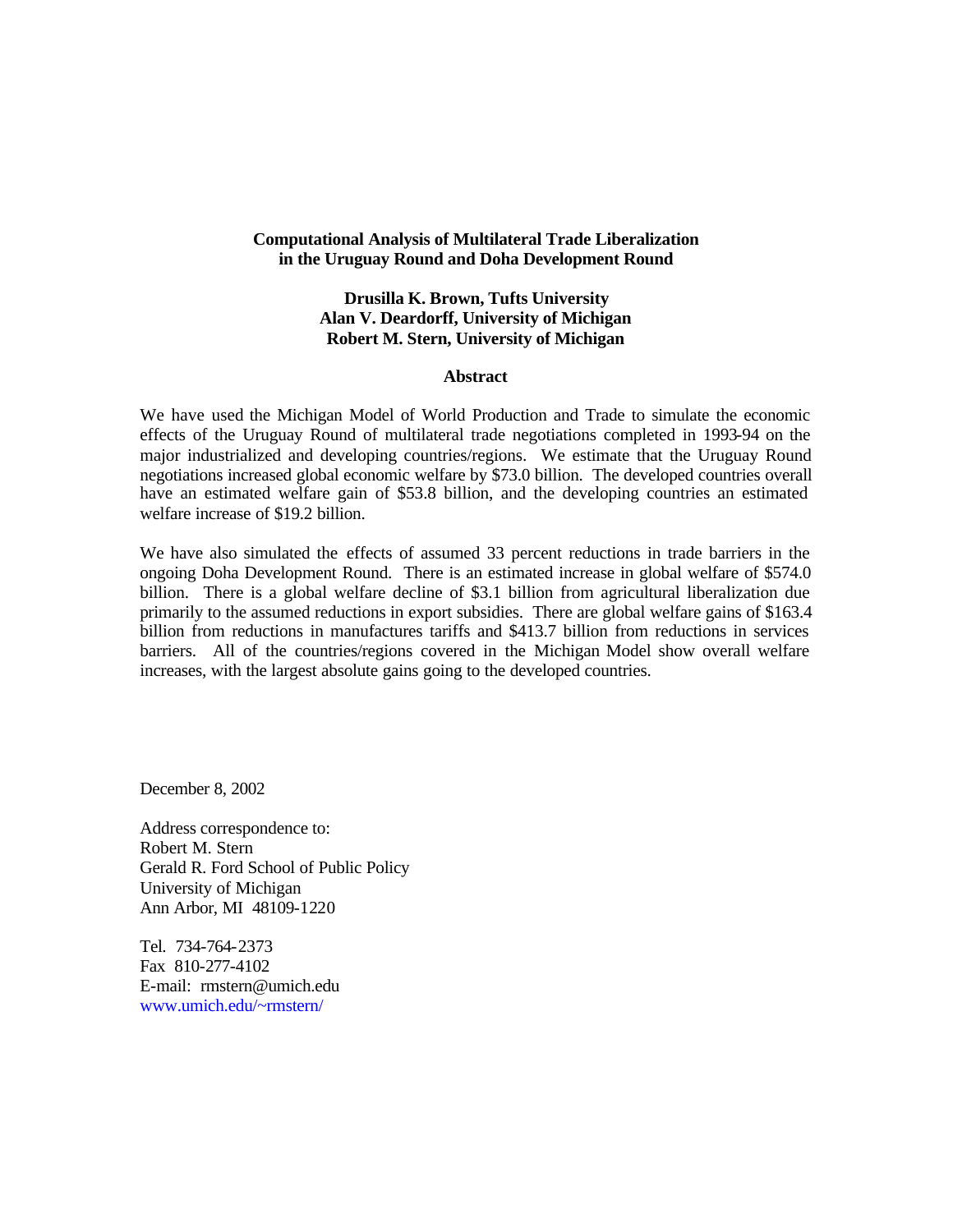### **Computational Analysis of Multilateral Trade Liberalization in the Uruguay Round and Doha Development Round**

**Drusilla K. Brown, Tufts University Alan V. Deardorff, University of Michigan Robert M. Stern, University of Michigan**

## **I. Introduction**

In this chapter, we analyze the trade liberalization provisions in the Uruguay Round and the prospective trade liberalization in the ongoing Doha Development Round, using the Michigan Model of World Production and Trade. The Michigan Model is a computable general equilibrium (CGE) simulation model designed to assess the potential economic effects of trade liberalization. We present an overview of the Michigan Model in Section II, and the computational results of the analysis of the trade negotiations in the Uruguay Round and the Doha Development Round in Sections III and IV. Conclusions and implications are discussed in Section V.

### **II. Overview of the Michigan CGE Model**

The distinguishing feature of the Michigan Model is that  $\dot{\mathbf{t}}$  incorporates some aspects of the New Trade Theory, including increasing returns to scale, monopolistic competition, and product heterogeneity. A complete description of the formal structure and equations of the model can be found on line at www.spp.umich.edu/rsie/model/.

The version of the model that we will use consists of 20 countries/regions (plus rest-ofworld) and 18 production sectors. The country/region and sectoral coverage are indicated in the tables noted below. Agriculture is modeled as perfectly competitive and all other sectors as monopolistically competitive with free entry and exit of firms. The model is implemented using GEMPACK software, as described in Harrison and Pearson (1996).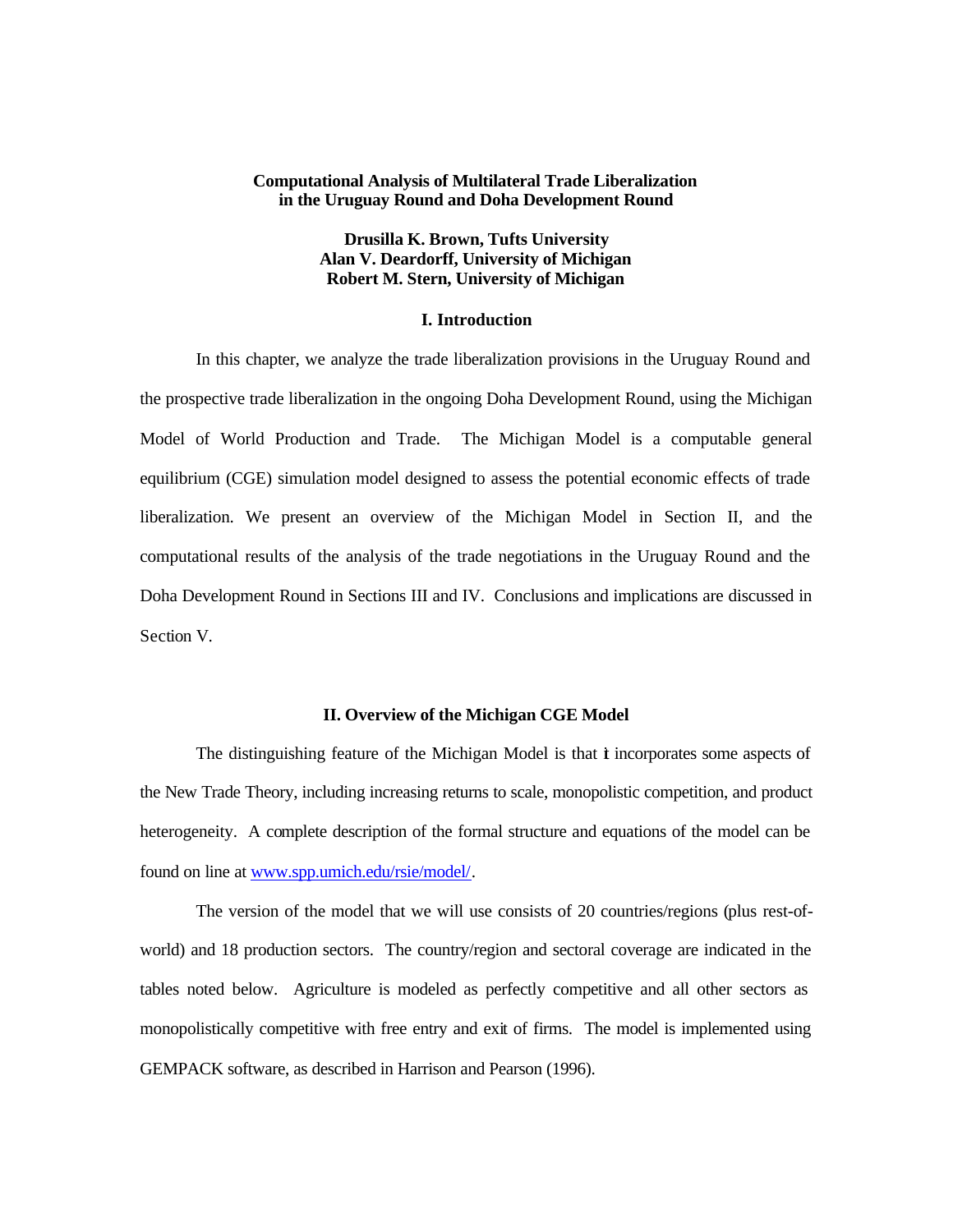Needless to say, the data needs of the Michigan model are immense. The main data source is "The GTAP-4 Database" of the Purdue University Center for Global Trade Analysis Project (McDougall et al., 1998). The reference year for this database is 1995. We have extracted the following data, aggregated to our sectors and regions, from this source:

- 1. Bilateral trade flows among 20 countries/regions, decomposed into 18 sectors. Trade with the rest-of-world (ROW) is included to close the model.
- 1. Input-output tables for the 20 countries/regions, excluding ROW
- 2. Components of final demand along with sectoral contributions for the 20 countries/regions, excluding ROW
- 3. Gross value of output and value added at the sectoral level for the 20 countries/regions, excluding ROW
- 4. Bilateral import tariffs by sector among the 20 countries/regions
- 5. Elasticity of substitution between varieties in demand
- 6. Bilateral export-tariff equivalents among the 20 countries/regions, decomposed into 18 sectors

The monopolistically competitive market structure in the nonagricultural sectors of the model imposes an additional data requirement of the number of firms at the sectoral level. These data have been drawn from the United Nations, *International Yearbook of Industrial Statistics,*  1998<sup>1</sup> We also need estimates of sectoral employment for the countries/regions of the model. These data come from: UNIDO, 1995, *International Yearbook of Industrial Statistics*, and the World Bank, 1997, *World Development Report*. The employment data have been aggregated according to our sectoral/regional aggregation to obtain sectoral estimates of workers employed in manufactures. The *World Development Report* was used to obtain data for the other sectors.

We have projected the GTAP-4 1995 database to the year 2005 by extrapolating the labor availability in different countries/regions by an average weighted growth rate of 1.2 per cent per annum. This figure was computed from the growth-rate forecasts for the period 1997-2010

 $<sup>1</sup>$  It should be noted that the above source does not provide number-of-firms data for all countries. We have</sup>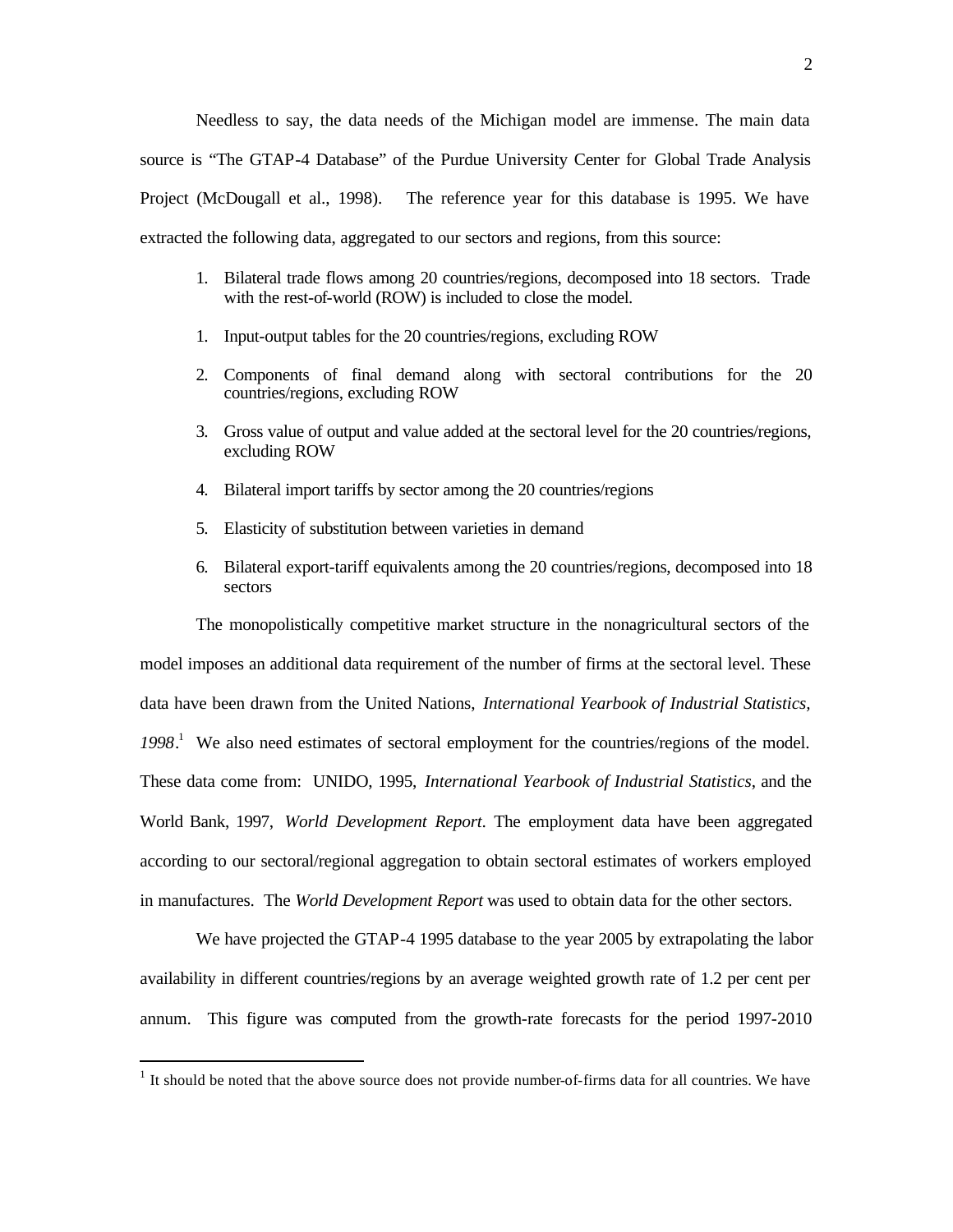provided for various countries in Table 2.3 of the World Bank's 1999 *World Development Indicators*. All other major variables have been projected, using an average weighted growth rate of GDP of 2.5 per cent per annum, for all of the countries/regions of our model during the period 1990-1997, as per Table 11 of the 1989/99 *World Development Report*. 2

#### **III. Computational Scenarios of Uruguay Round Liberalization**

The projected database provides us with an approximate picture of what the world could be expected to look like in 2005 if the Uruguay Round (UR) negotiations had not occurred. The UR reductions in trade barriers were implemented beginning in 1995 and will be completed by 2005. Accordingly, we have analyzed the impact of the UR-induced changes that are expected to occur over the course of the 10-year implementation period as a consequence of the negotiated reductions in tariffs and NTBs.<sup>3</sup> The scaled-up database for 2005 is then readjusted to mimic the world as it might look in the post-UR implementation. In Section IV following, we will report on some liberalization scenarios for the ongoing WTO (Doha) negotiating round, involving possible reductions in tariffs on agricultural products and manufactures and reductions of barriers to services trade.

In this section, we report on the following three scenarios: $4$ 

used the number-of-firms data for similar countries in these cases.

<sup>2</sup> See Hertel and Martin (1999) and Hertel (2000) for a more elaborate and detailed procedure for calculating year 2005 projections. See also our discussion below on the 2005 projections.

<sup>&</sup>lt;sup>3</sup> It should be noted that we are not considering the effects of the Agreement on Trade Related Intellectual Property Rights (TRIPS) and the other agreements on rules and procedures that were encompassed in the Uruguay Round negotiations.

<sup>&</sup>lt;sup>4</sup> Agricultural liberalization in the Uruguay Round negotiations was presumably to be as follows: agricultural import tariffs were to be reduced by 20 percent for the industrialized countries and by 13 percent for the developing countries; agricultural export subsidies were to be reduced by 36 percent for the industrialized countries and by 24 percent for the developing countries; and agricultural production subsidies were to be reduced by 20 percent for the industrialized countries and by 14 percent for the developing countries. However, as noted in Francois (2001b, p. 11): "Basically, in agriculture, we are in a world that allows scope for great policy discretion and uncertainty as a result of the loose commitments made." What this means is that many countries introduced quantitative restrictions on imports in the form of tariff-rate quotas. There is also evidence of considerable leeway in the choice of the reference period from which to measure reductions in export subsidies. Furthermore, the disciplines on domestic subsidies were weakened by changes in the definition of the Aggregate Measure of Support. As a consequence, relatively little agricultural liberalization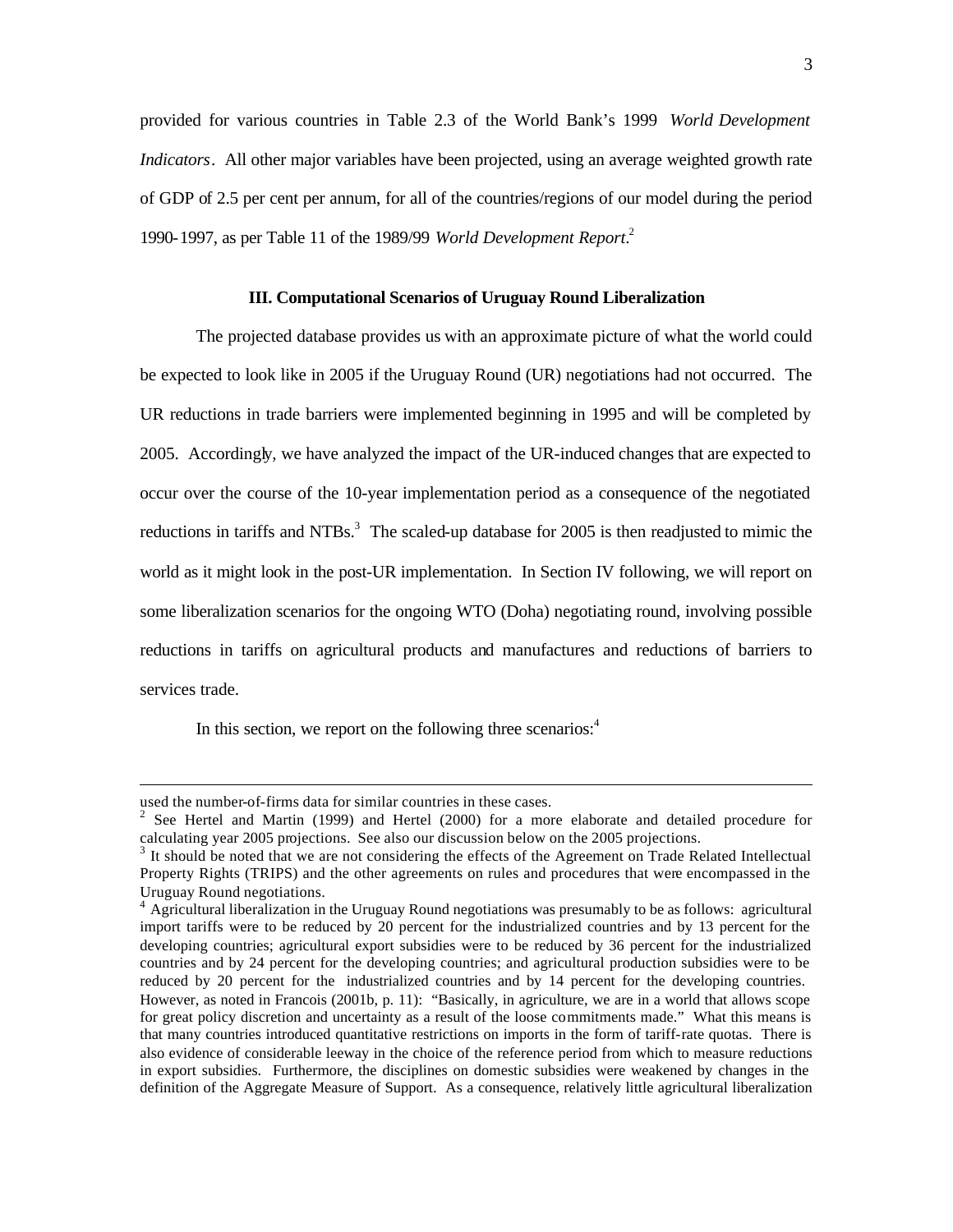*UR-1 The Agreement on Textiles and Clothing (ATC) is analyzed by simulating the effects of the phase-out of the Multifiber Arrangement (MFA) under the Uruguay-Round (UR) Agreement. This is done by assuming complete elimination of the MFA export-tax equivalents on textiles and wearing apparel for the developing countries/regions subject to the MFA and other quotas imposed on their exports to the industrialized countries.*

*UR-2 All the countries/regions in the model reduce their bilateral import tariffs as per the UR Agreement on manufactures.*<sup>5</sup>

*UR-3 This combines UR-1 and UR-2.*

## **Computational Results<sup>6</sup>**

 $\overline{a}$ 

Table 1 provides aggregate, or economy-wide, results from the scenarios listed above for the countries/regions that have been modeled. Disaggregated sectoral results for the **UR-3** scenario for the United States and for India are reported for illustrative purposes in tables 2-3.

To help the reader interpret the results, it is useful first to review the features of the model that serve to identify the various economic effects that are being captured in the different scenarios. Although the model includes the aforementioned features of the New Trade Theory, it remains the case that markets respond to trade liberalization in much the same way that they would with perfect competition. That is, when tariffs or other trade barriers are reduced in a sector, domestic buyers (both final and intermediate) substitute toward imports and the domestic competing industry contracts production while foreign exporters expand. With multilateral liberalization reducing tariffs and other trade barriers simultaneously in most sectors and countries, each country's industries share in both of these effects, expanding or contracting depending primarily on whether their protection is reduced more or less than in other sectors and countries. At the same time, countries with larger average tariff reductions than their trading

was accomplished in the Uruguay Round negotiations. In the absence of detailed information on the various agricultural policy changes that have been made, we have chosen therefore not to include agricultural liberalization in the Uruguay Round computational scenarios.

 $<sup>5</sup>$  See Francois and Strutt (1999) for details on the post-UR tariff rates.</sup>

<sup>&</sup>lt;sup>6</sup> There have been a substantial number of CGE modeling studies of the Uruguay Round that are summarized and critiqued in Francois, McDonald, and Nordstrom (1996) and Francois (2001a).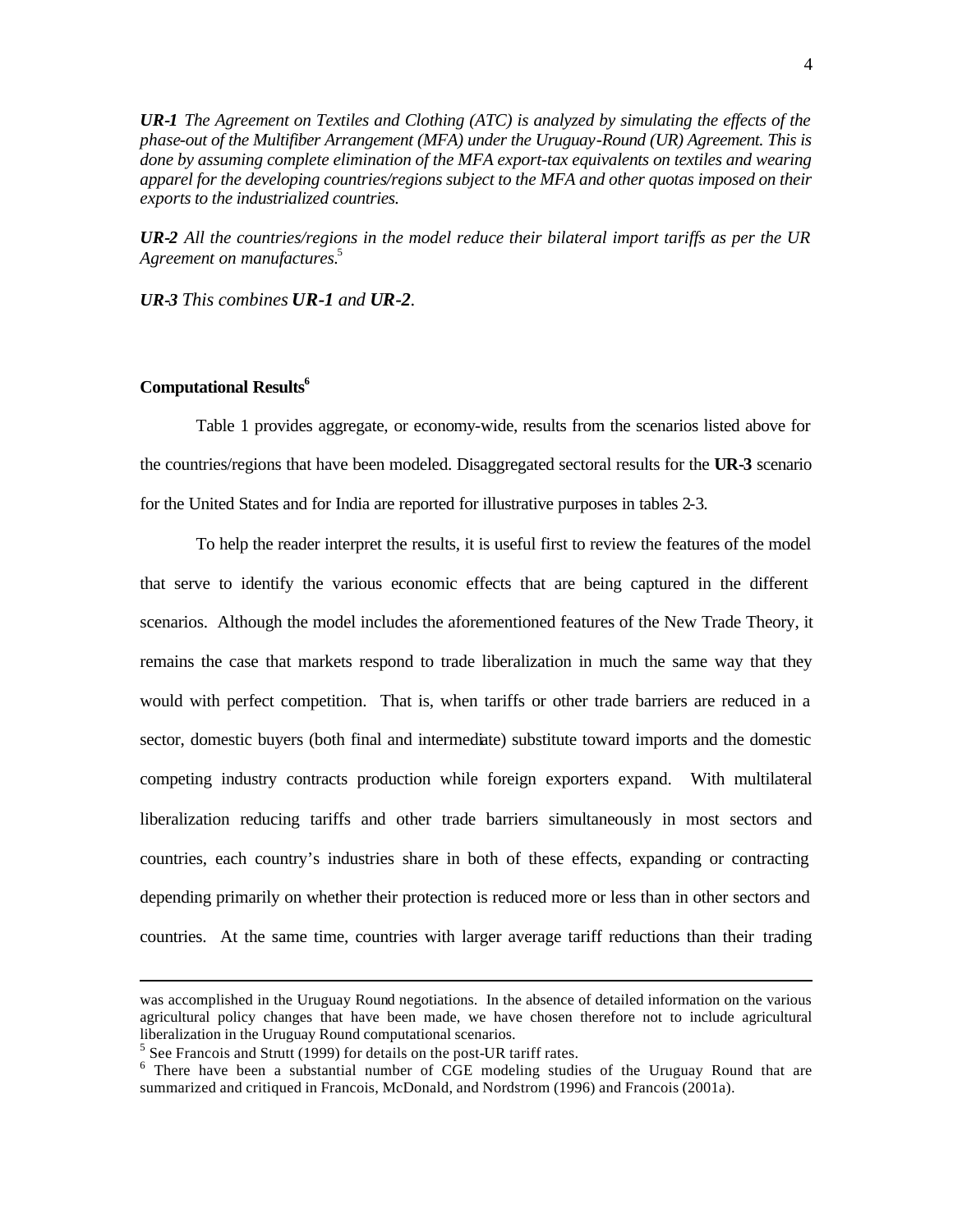partners tend to experience a real depreciation of their currencies in order to maintain a constant trade balance, so that all countries therefore experience mixtures of both expanding and contracting sectors.

Worldwide, these changes tend to cause increased international demand for all sectors, with world prices rising most for those sectors where trade barriers fall the most. This in turn causes changes in countries' terms of trade that can be positive or negative. Those countries that are net exporters of goods with the greatest degree of import-tariff liberalization will experience increases in their terms of trade as the world prices of their exports rise relative to their imports. The reverse occurs for net exporters in industries where liberalization is slight -- perhaps because it already happened in previous trade rounds.

The effects on the economic welfare of countries arise from a mixture of these terms-oftrade effects, together with the standard efficiency gains from trade and also from additional effects due to elements of the New Trade Theory, the latter of which are mostly, but not all, beneficial.<sup>7</sup> Thus, we expect on average that the world will gain from multilateral liberalization, as resources are reallocated to those sectors in each country where there is a comparative advantage. In the absence of terms-of-trade effects, these efficiency gains should raise national welfare measured by the equivalent variation for every country, although some factor owners within a country may lose, as will be noted below. However, it is possible for a particular country whose net imports are concentrated in sectors with the greatest liberalization to lose overall, if the worsening of its terms of trade swamps these efficiency gains.

On the other hand, although the New Trade Theory is perhaps best known for introducing new reasons why countries may lose from trade, in fact its greatest contribution is to expand the list of reasons for gains from trade. It is these that are the dominant contribution of the New Trade Theory in our model. That is, trade liberalization permits all countries to expand their

 $7$  See discussion below.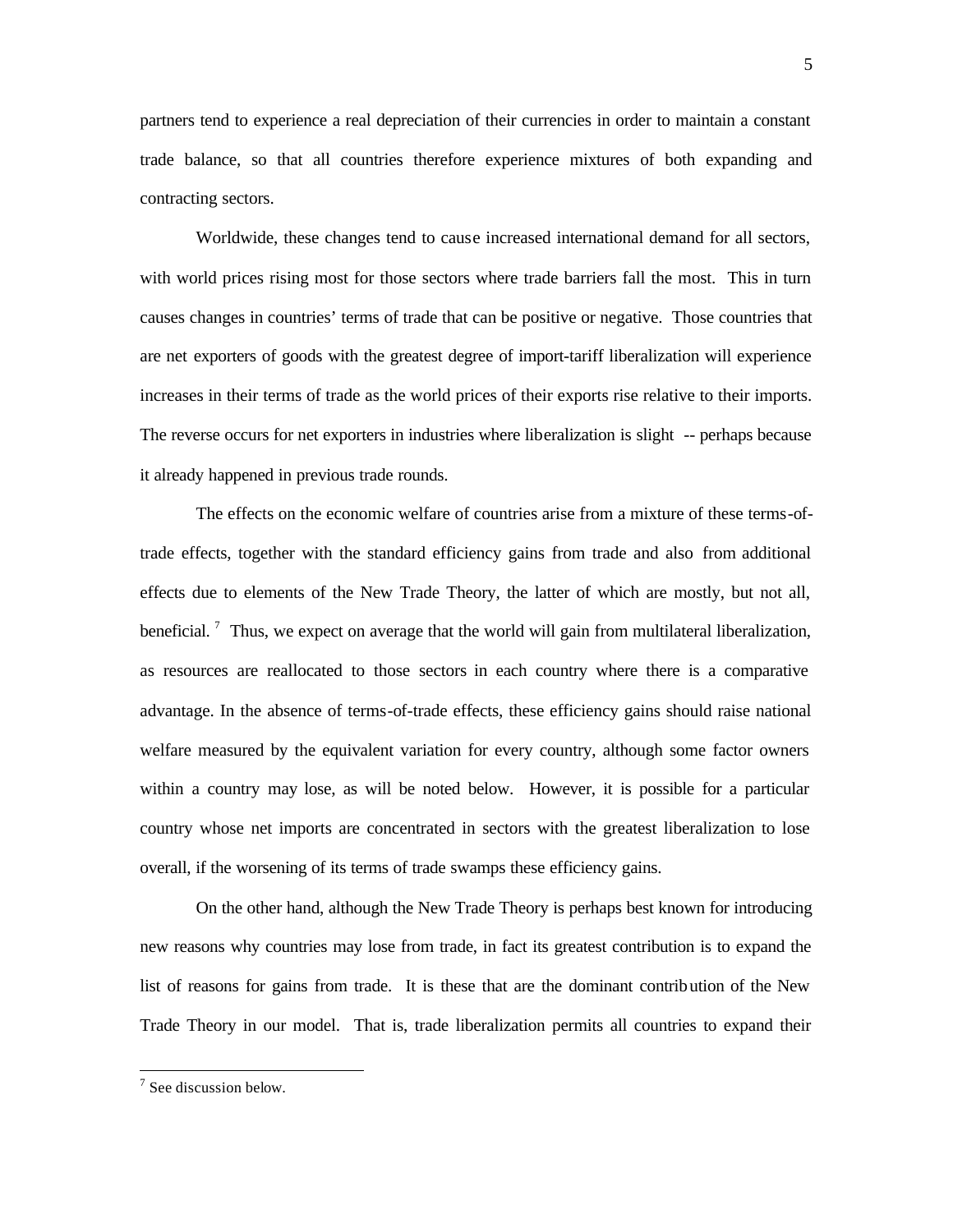export sectors at the same time that all sectors compete more closely with a larger number of competing varieties from abroad. As a result, countries as a whole tend to gain from lower costs due to increasing returns to scale, lower monopoly distortions due to greater competition, and reduced costs and/or increased utility due to greater product variety. All of these effects make it more likely that countries will gain from liberalization in ways that are shared across the entire population.

In perfectly competitive trade models such as the Heckscher-Ohlin Model, one expects countries as a whole to gain from trade, but the owners of one factor – the "scarce factor" – to lose through the mechanism first explored by Stolper and Samuelson (1941). The additional sources of gain from trade due to increasing returns to scale, competition, and product variety, however, are shared across factors, and we routinely find in our CGE modeling that both labor and capital may gain from liberalization. That is often the case here.

One additional point about our model should be mentioned, related to the modeling and role of nontariff barriers (NTBs), such as those applying to textiles and apparel. These are quantitative restrictions, captured in the model by endogenous tariff equivalents that rise and fall with changing supplies and demands for trade. The tariff equivalents generate quota rents that accrue to whatever group is granted the rights to trade under the restriction, which in the case of the MFA are the developing countries that export textiles and wearing apparel. Liberalization of these NTBs reduces or eliminates these quota rents, and this can be costly to those who possessed them disproportionately beforehand. Therefore, it is not the case that exporting countries necessarily benefit from relaxation of these trade barriers, since their loss of quota rents can more than outweigh their gains from increased exports. Indeed, their exports can actually decline, along with their national welfare, if increased exports from other countries displace them in world markets.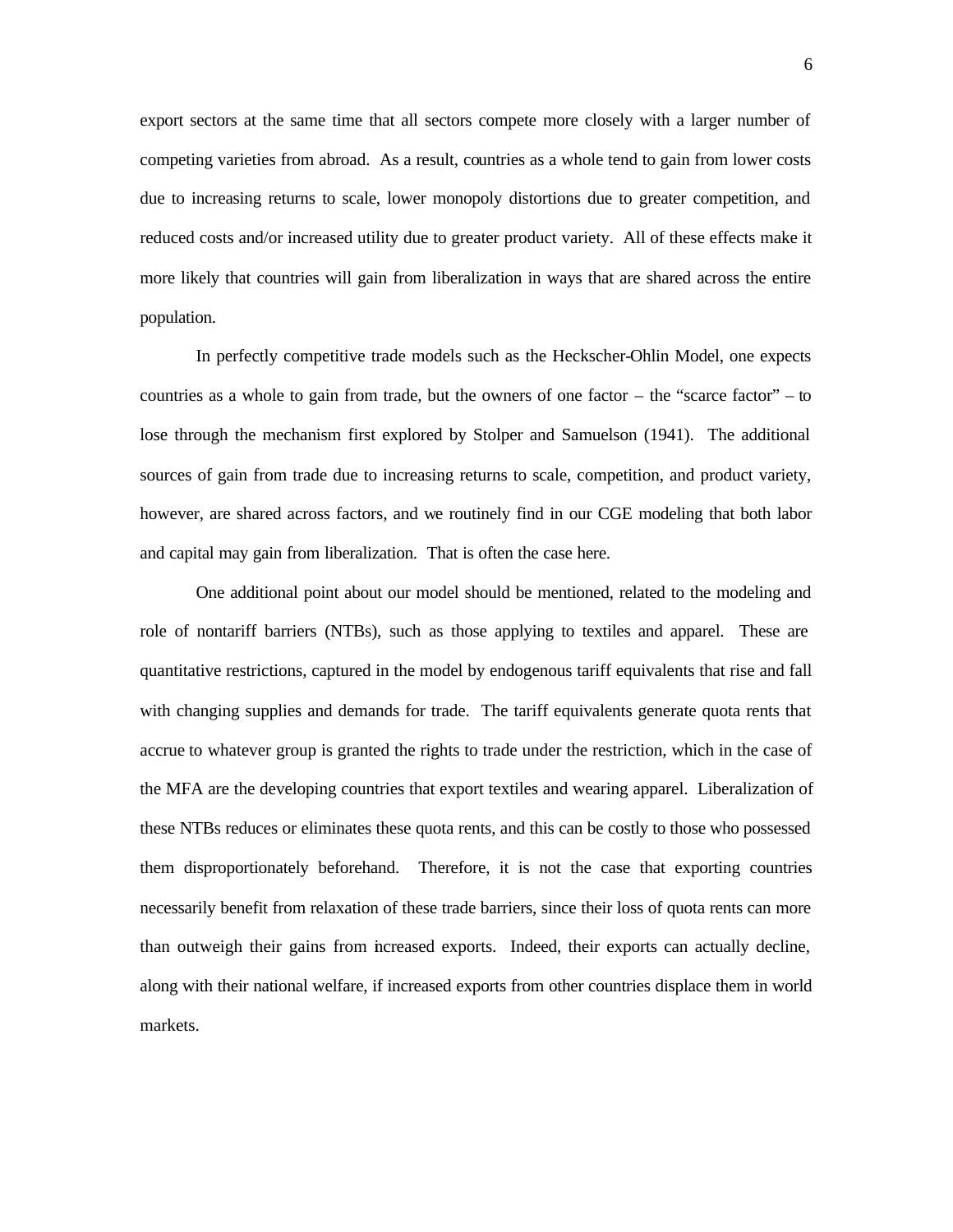In the real world, all of these effects encompassed by the Michigan Model occur over time, some of them more quickly than others. Our model is however static, based upon a single set of equilibrium conditions rather than relationships that vary over time. Our results therefore refer to a time horizon that is somewhat uncertain, depending on the assumptions that have been made about which variables do and do not adjust to changing market conditions, and on the shortor long-run nature of these adjustments. Because our elasticities of supply and demand reflect relatively long-run adjustments, and because we assume that markets for both labor and capital clear within countries, our results are appropriate for a relatively long time horizon of several years – perhaps two or three at a minimum.

On the other hand, our model does not allow for the very long-run adjustments that could occur through capital accumulation, population growth, and technological change. Our results should therefore be thought of as being superimposed upon longer-run growth paths of the economies involved. To the extent that these growth paths themselves may be influenced by trade liberalization, therefore, our model does not capture that.

## **Aggregate Results**

In table 1, we report various economy-wide changes for each of the countries/regions of the model. These include changes in exports and imports in millions of dollars, the changes in terms of trade, real wage rate and real return to capital in percentages, and changes in economic welfare measured by equivalent variation, both in millions of dollars and as percent of country GDP. The terms of trade is the world price of a country's exports relative to its imports. The equivalent variation is the amount of money that, if given to the country's consumers at initial prices, would be equivalent in terms of their level of welfare to the effects of the assumed liberalization. In general, as discussed above, a worsening (fall) in a country's terms of trade has an adverse effect on its consumers' welfare. But this can be outweighed by the other gains from trade due to economic efficiency and the other benefits modeled by the New Trade Theory.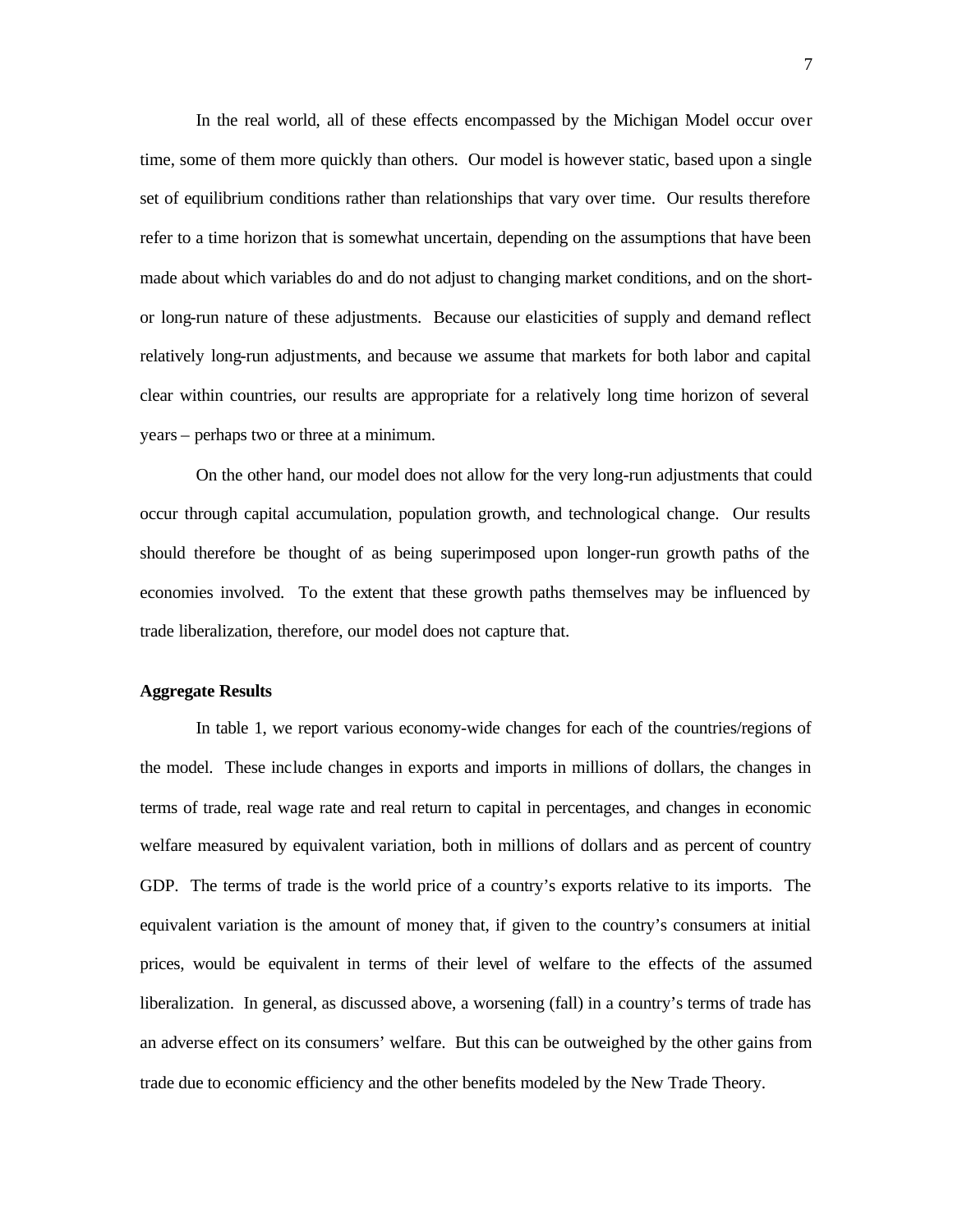**UR-1: Elimination of the MFA Quota Constraints** – The results for the Uruguay Round elimination of the MFA quota and other bilateral constraints on developing country exports of textiles and apparel, shown in Scenario **UR-1** of table 1, indicate an increase in global welfare of \$16.5 billion. In interpreting the results, it should be noted that, with increased exports of these goods to world markets, their prices will fall and the terms of trade of the MFA exporting countries and their economic welfare may deteriorate. This decline in terms of trade is experienced as a loss of quota rents from the MFA and can be seen in column (3) in table 1 for most of the developing countries/regions. Several of those countries/regions also experience reductions in welfare. The developed countries all gain from MFA elimination. Changes in returns to labor and capital are mostly small.

**UR-2: Liberalization of Manufactures** – Scenario **UR-2** in table 1 covers the reductions in import tariffs on manufactures that were negotiated in the Uruguay Round. Global economic welfare increases by \$56.5 billion and the gains are positive for all countries/regions. The largest welfare increases noted are for EU/EFTA (\$17.4 billion), the United States (\$11.2 billion), and Japan (\$6.6 billion). The effects on returns to labor and capital are uniformly positive.

**UR-3: Combined Liberalization Effects (UR-1 + UR-2)** – The combined effects of the Uruguay Round (UR) liberalization are indicated in Scenario UR-3 of table 1. As noted, this table is the linear combination of **UR-1** and **UR-2**. Global welfare is increased by \$73.0 billion. It is noteworthy that the developed countries all gain, with an increase in welfare of \$23.7 billion for the EU/EFTA, \$19.8 billion for the United States, and \$6.9 billion for Japan. All the developing countries/regions, except Hong Kong, show an increase in welfare from the combined UR liberalization. Changes in the real wage and the return to capital are positive but relatively small for the developed countries, and relatively sizable in several of the Asian developing countries.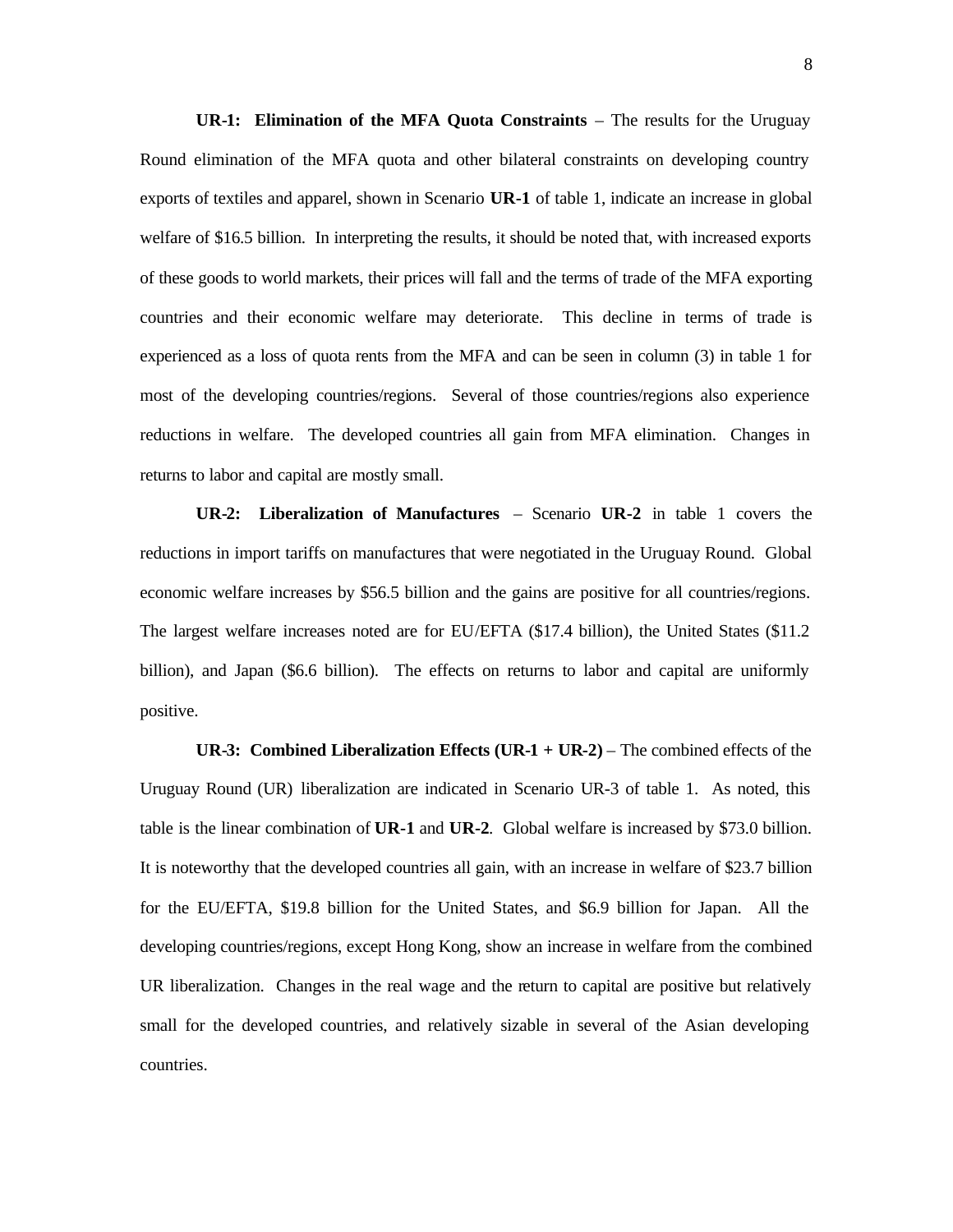## **Sectoral Results**

A major contribution of our CGE modeling is to identify those sectors that will expand and those that will contract as a result of various patterns of trade liberalization, as well as the sizes of these changes. Given our assumption that expenditure adjusts within each country to maintain a constant level of total employment, it is necessarily the case that each country experiences a mixture of expansions and contractions at the industry level. This must be true of employment, and it is likely to be true as well for industry output. To report these sectoral results in any detail is tedious, since there are 18 sectors in each country/region. We therefore report, in tables 2-3, the sectoral results only for the combined UR liberalization for the United States and India, for illustrative purposes. The sectoral results for the other scenarios and countries/regions are available from the authors on request.

For the United States, there are increases in employment in all sectors, except for textiles (-32,077) and wearing apparel (-97,094), reflecting especially the effects of elimination of the MFA quota constraints. For India, the largest employment increases are in textiles (388,154), wearing apparel (231,338), trade and transport (124,360), leather products & footwear (42,892), and mining (46,546). India's largest employment declines are in agriculture (-143,922), wood  $\&$ wood products (-226,363), and industrial products and machinery. The percentage changes in employment are relatively small for the United States, except in textiles and wearing apparel. The employment changes for India are relatively sizable in several sectors. In interpreting the employment changes, it should be noted that these changes would be mitigated given that the UR liberalization has been phased in over a ten-year period. We may also note, from the changes reported for Scale (output per firm), that there is evidence of positive scale effects for most of the sectors.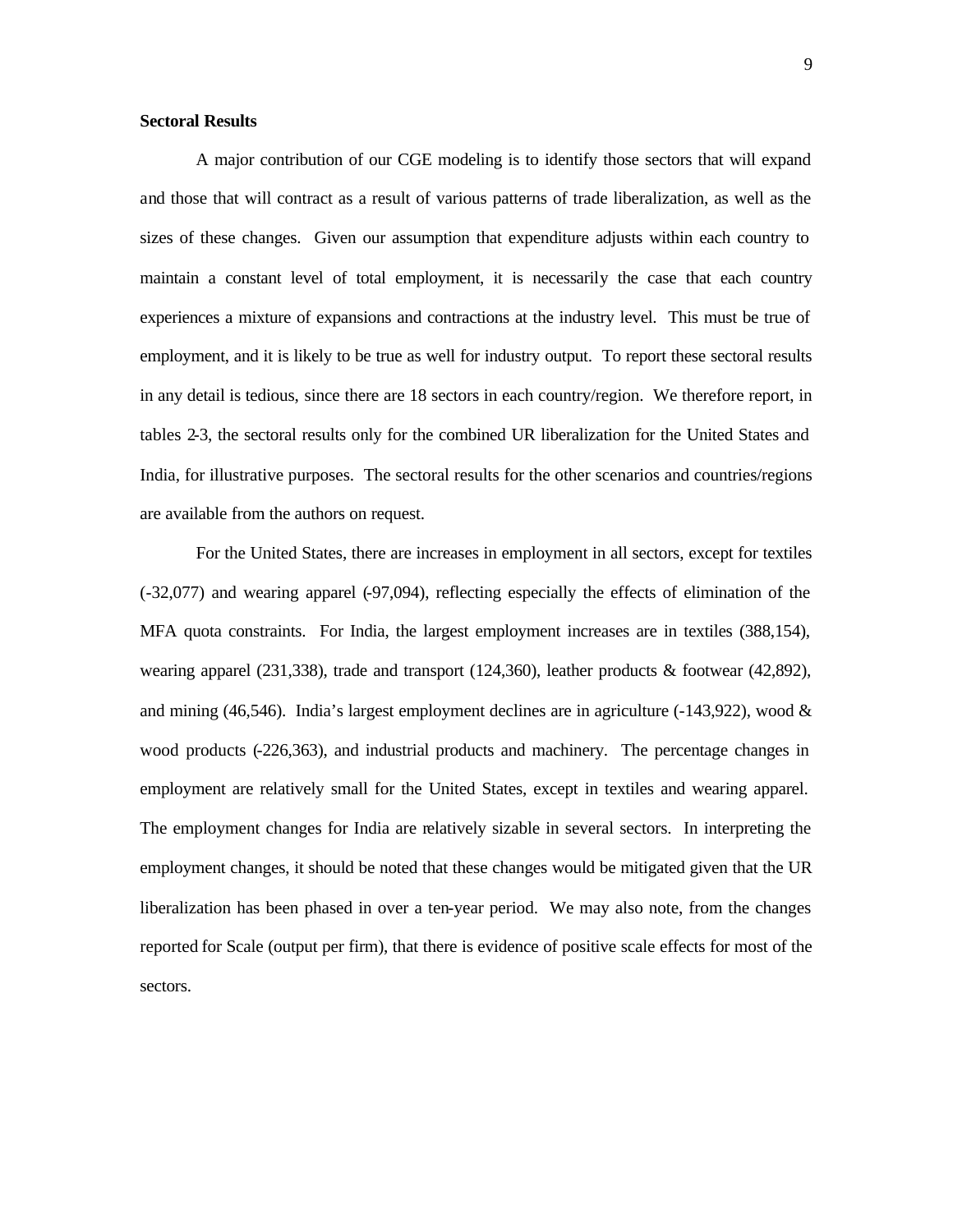#### **IV. Computational Analysis of the Doha Development Round**

In this section, using the Michigan Model, we report some of the economic effects that may result from the ongoing Doha Development Round of multilateral trade negotiations. The Doha Round was launched officially at the beginning of 2002 and is scheduled for conclusion by the end of 2004.<sup>8</sup> The Doha Round scenarios here assume 33 percent reductions in post-Uruguay Round tariffs and services barriers, as follows:

*DR-1 Agricultural liberalization is modeled as a 33 percent reduction in post-Uruguay Round agricultural import tariffs, export subsidies, and domestic production subsidies.*

*DR-2 Liberalization of manufactures is modeled as a 33 percent reduction in post-Uruguay Round tariffs on manufactures.*

*DR-3 Services liberalization is modeled as a 33 percent reduction in estimated post-Uruguay Round services barriers.*

*DR-4 This combines DR-1, DR-2, and DR-3.*

## **Data**

 $\overline{a}$ 

As noted in Section II, our basic data source is the GTAP-4 Database, supplemented with employment data, and projected to 2005, which is when the Uruguay Round will have been fully implemented. The projected database has in turn been readjusted to include the results of the Uruguay Round implementation as analyzed above.

While services issues were addressed in the Uruguay Round, the main accomplishment was the creation of the General Agreement on Trade in Services (GATS), which is an umbrella agreement setting out the rules governing the four modes of providing services transactions. These modes include: (1) cross-border services (e.g., telecommunications); (2) services provided to consumers visiting from abroad (e.g., tourism); (3) services requiring a domestic presence in the form of foreign direct investment (FDI); and (4) movement of natural persons. In an earlier study, Brown and Stern (2001) developed a new version of the Michigan Model for the purpose

<sup>&</sup>lt;sup>8</sup> As was the case in our analysis of the Uruguay Round negotiations, we do not consider the effects of the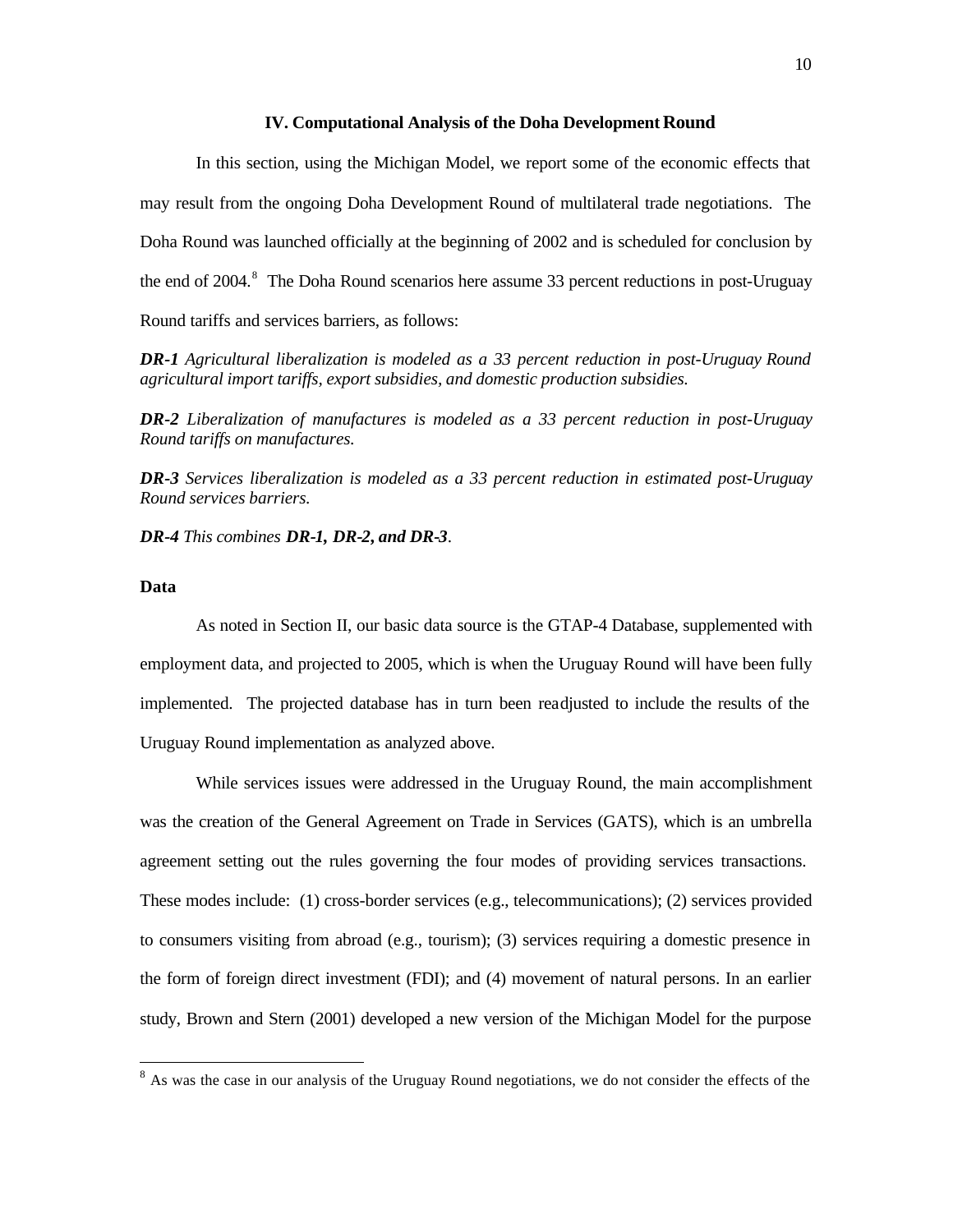of analyzing the behavior of multinational firms, which are major providers of services, both intra-firm as well as in the production and sales of foreign affiliates located in host countries.<sup>9</sup> To approximate existing services barriers, Brown and Stern used estimates of barriers to FDI provided by Hoekman (2000), based on the gross operating margins of services firms listed on national stock exchanges for the period,  $1994-96$ .<sup>10</sup> We use these estimates here as ad valorem equivalent tariffs for the services sectors included in the current version of the Michigan Model. Our simulation **DR-3** assumes then that the services barriers are to be reduced by 33 percent in the Doha Round.

## **Aggregate Results**<sup>11</sup>

 $\overline{a}$ 

The aggregate results of the assumed Doha Round scenarios are presented in table 4, and the sectoral results of the combined scenarios (**DR-4**) for the United States and India are presented in tables 5 and 6.

**DR-1: Agricultural Liberalization** – The results for assumed 33 percent reductions in post-Uruguay Round agricultural import tariffs, export subsidies, and production subsidies (taken here as a proxy for the Aggregate Measure of Support) are shown in table 4. The more detailed

negotiations on the various rules and procedures to be covered in the Doha Round.

<sup>&</sup>lt;sup>9</sup> Because of computer-capacity constraints, Brown and Stern used a 3-sector aggregation consisting of agriculture, manufactures, and services and a 20-country/region breakdown. They also made allowance for international flows of FDI and increases in capital stocks in response to the multilateral trade liberalization that they analyzed.

 $10$ The gross operating margins were calculated as the differences between total revenues and total operating costs for construction, trade and transport, other private services, and government services. Some of the differences between total revenues and costs are presumably attributable to fixed cost. Given that the gross operating margins vary across countries, a portion of the margins can also be attributed to barriers to FDI. For this purpose, we have selected as a benchmark for each sector the country with the smallest gross operating margin, on the assumption that operations in this country can be considered to be freely open to foreign firms. The excess in any other country above the lowest benchmark is then taken to be due to barriers to establishment by foreign firms. That is, the barrier is modeled as the cost increase attributable to an increase in fixed cost borne by multinational corporations attempting to establish an enterprise locally in a host country. We further assume for purposes of our analysis here that we can interpret this cost increase as an ad valorem equivalent tariff on international services transactions generally. Further details are available from the authors on request.

 $11$  The potential gains from the Doha Round are also analyzed in Hertel (2000) and Hertel, Hoekman, and Martin (2002). These studies are based on the GTAP CGE model, which is a widely used modeling structure. Perfect competition is assumed in all sectors. National product differentiation (i.e., the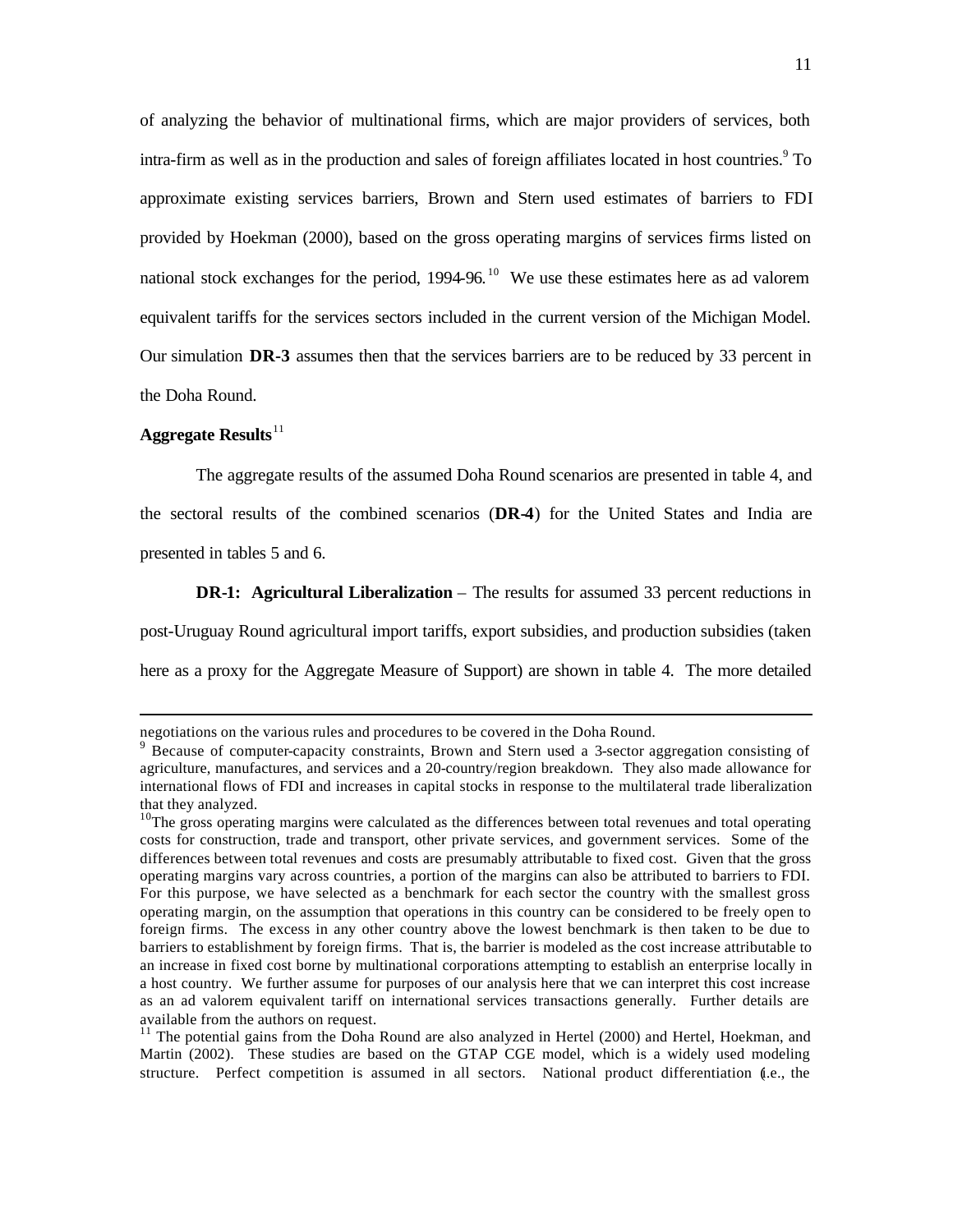results are available from the authors on request. In the model, the reductions in agricultural import tariffs will have the effects of tariff reductions already described. In the case of export subsidies, their effects will be to reduce world prices and raise domestic prices. When export subsidies are reduced, world prices would then rise and domestic prices in the subsidizing countries would fall, with the possible consequences that economic welfare may rise in the countries reducing their export subsidies and fall in net-importing countries now facing higher world prices. Similarly, production subsidies will have the effect of reducing prices both domestically and abroad. When production subsidies are reduced, the cost of agricultural products will rise with consequent terms-of-trade effects similar to those just discussed. In addition, depending on the input-output structure, a rise in the cost of agricultural inputs will push up marginal cost relative to average total cost in some sectors. In order to return to the optimal markup of price relative to marginal cost, firm output in these sectors has to fall, and economic welfare may then decline due to reduced scale economies.

In the underlying results, the reductions in agricultural import tariffs alone increase global economic welfare by \$9.5 billion. Welfare increases in the EU/EFTA, Japan, the Asian developing countries, Mexico, and Turkey as resources are shifted away from agriculture. Correspondingly, welfare declines in Australia/New Zealand, Canada, and the United States as resources are shifted to agriculture and away from nonagricultural increasing returns industries. As noted above, when export subsidies are reduced, world prices would rise and domestic prices would fall. This is borne out in the underlying results insofar as welfare increases in the EU/EFTA and declines in all of the countries/regions in the model, except Thailand. Global welfare falls by an estimated \$23.2 billion. When production subsidies are reduced, domestic and foreign prices rise, and depending on input-output structures, the increased cost of agricultural inputs may cause firm output in some sectors to decline for the reasons discussed above. In the

Armington assumption) is also assumed, which may tend to exaggerate terms-of-trade effects.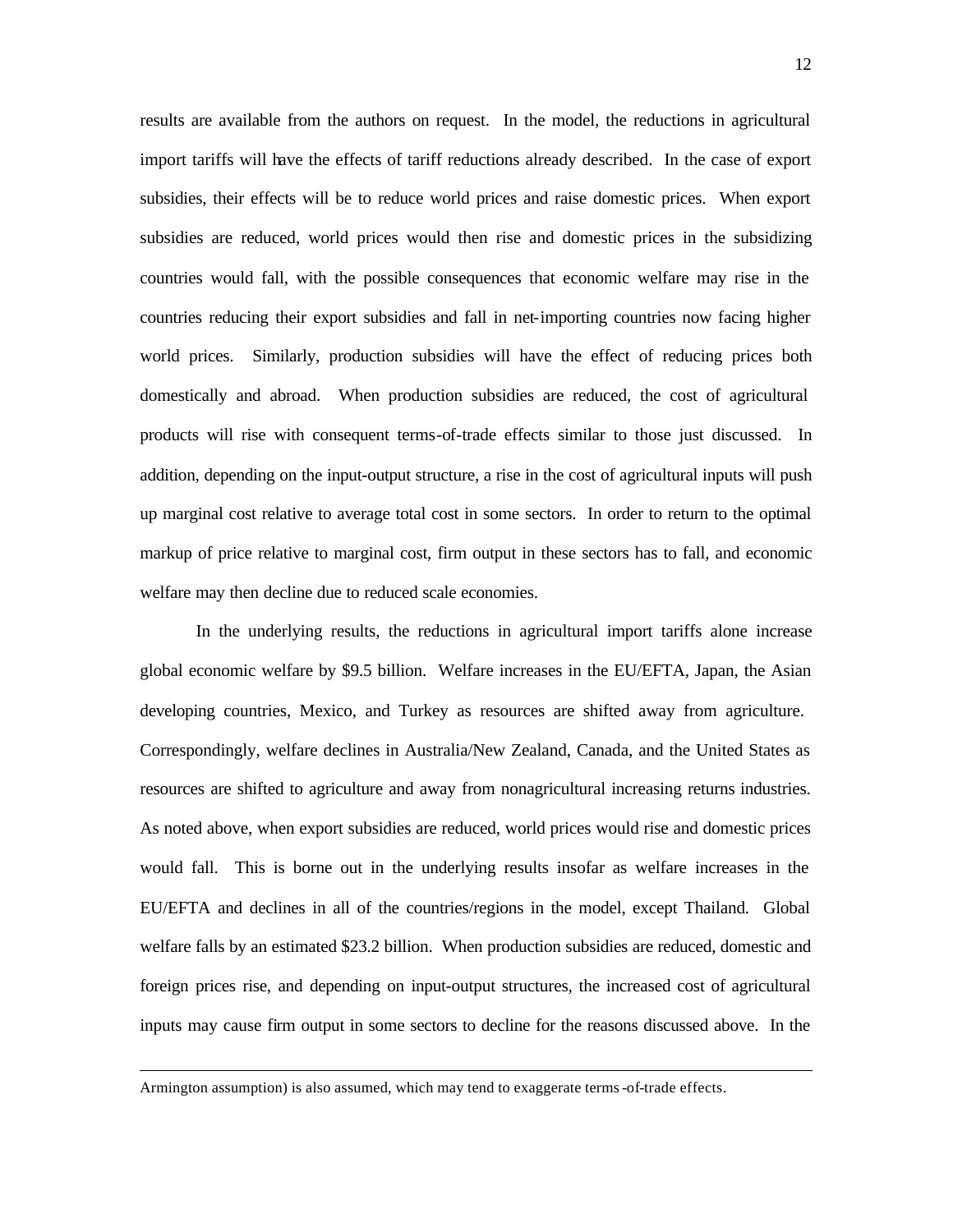underlying results, it turns out that the EU/EFTA region benefits the most when its agricultural production subsidies are reduced, whereas welfare declines for most developing countries/regions. Global welfare rises by \$10.6 billion. Agricultural liberalization thus involves a complex of differential changes because both tariffs and subsidies are being reduced. The net effect indicated in Table 4 is a reduction in global welfare of \$3.1 billion.

**DR-2: Liberalization of Manufactures** – The assumed 33 percent reduction of post-Uruguay Round manufactures tariffs results in an increase in global welfare of \$163.4 billion, which is considerably greater than the \$56.5 billion welfare gain from the Uruguay Round manufactures liberalization. As was the case in the Uruguay Round results, the assumed liberalization of manufactures in the Doha Round would increase welfare in all of the countries/regions listed and would have positive effects as well on real wages and the return to capital. The largest welfare gains are for Japan (\$45.2 billion), the EU/EFTA (\$39.3 billion), and the United States (\$23.6 billion). While the welfare gains for the developing countries/regions are much smaller in absolute terms, the percentage gains are mostly larger, ranging from 0.2 percent for Central & South America to 5.5 percent for the Philippines.<sup>12</sup> There are also sizable percentage increases in the real factor returns in the Asian developing economies.

**DR-3: Services Liberalization** – As noted above, the Uruguay Round negotiations on services resulted in creation of the GATS, but no significant liberalization of services barriers occurred. Following the conclusion of the Uruguay Round, there have been successful multilateral negotiations to liberalize telecommunications and financial services. While it would be desirable to assess the economic effects of these sectoral agreements, we cannot do so because of lack of data. What we have done then is to use the estimates of services barriers based on the

<sup>&</sup>lt;sup>12</sup> Our results differ from those obtained by Hertel, Hoekman, and Martin (2002, p. 121), who conclude that: "…the bulk of the gains go to developing countries, which are estimated to receive three quarters of the total gains from liberalizing manufacturing trade." The differences in our results compared to Hertel et al. most likely stem from the assumptions made in projecting the database for the model to 2005. That is, Hertel et al. project significantly greater expansions of the output and trade of the developing countries than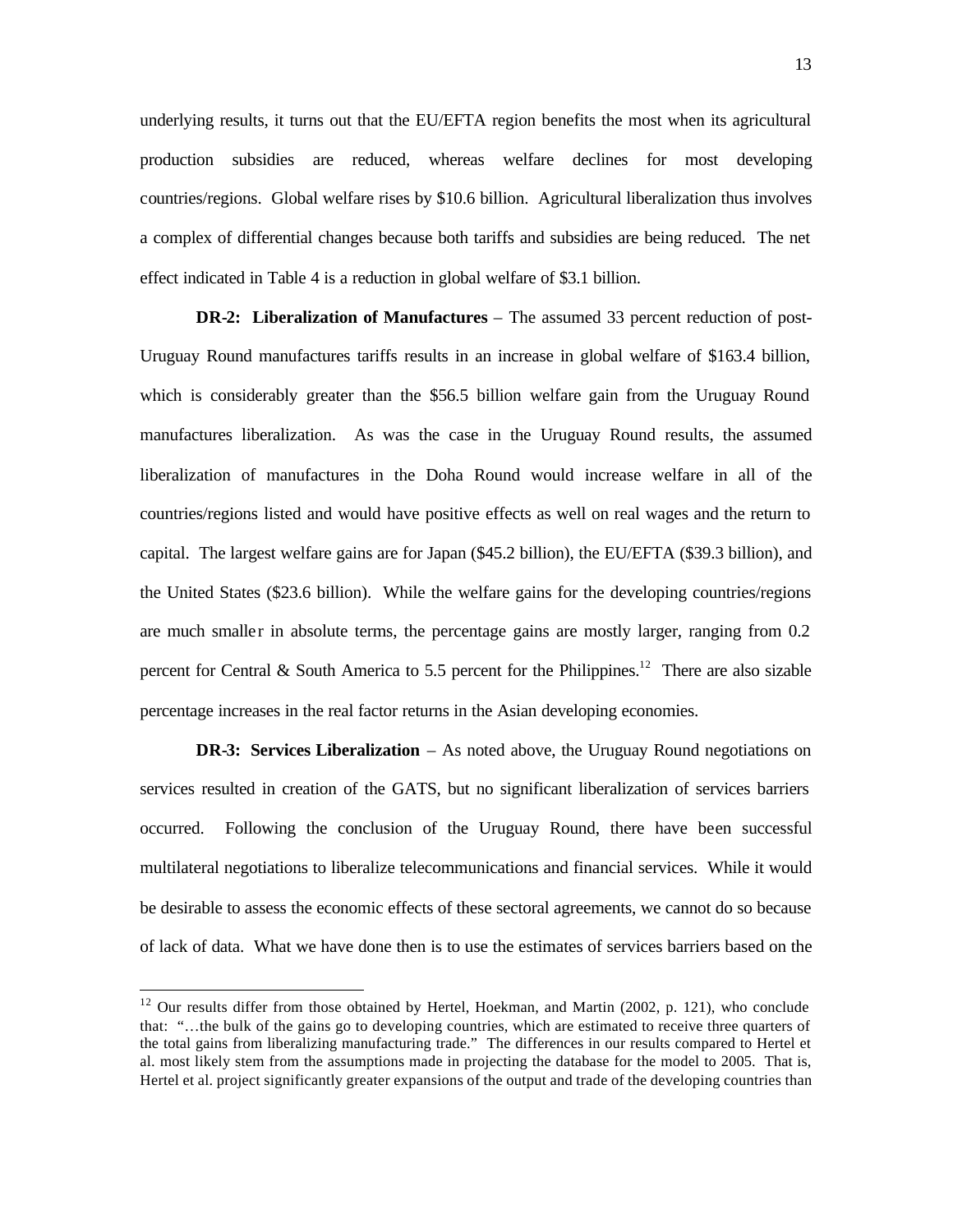calculations of gross operating margins for services firms in the countries/regions in our model, as already described. These estimates of services barriers are intended to be indirect approximations of what the actual barriers may in fact be. Assuming that the ad valorem equivalents of these barriers are reduced by 33 percent, it can be seen in table 4 that global economic welfare rises by \$413.7 billion, which exceeds the \$163.4 billion welfare increase for manufactures liberalization. All of the countries/regions listed experience positive welfare gains as well as increases in real wages and returns to capital. The EU/EFTA region has the largest welfare gain of \$142.0 billion for the group of industrialized countries, compared to \$131.4 billion for the United States, and \$57.9 billion for Japan. For the smaller industrialized and developing countries, the percentage increases in welfare and factor returns are especially noteworthy. It should be borne in mind that these results of services liberalization depend on the size of the services barriers that have been calculated indirectly from financial data and may possibly be overstated. It seems fair to say nonetheless that services barriers tend to be considerably greater than the tariff on manufactures.

**DR-4:** Combined Liberalization Effects (DR-1 + DR-2 + DR-3) – The results for DR-**4** are a linear combination of the other three scenarios. Overall, in table 4, global welfare rises by \$574.0 billion. Among the industrialized countries, the EU/EFTA region has a welfare gain of \$209.6 billion, the United States a gain of \$144.0 billion, and Japan a gain of \$100.2 billion. The percentage welfare gains and increases in returns to factors are sizable in most of the smaller industrialized countries and in the developing countries.

## **Sectoral Results**

 $\overline{a}$ 

The sectoral results for **DR-4** in the United States and India are presented for illustrative purposes in tables 5 and 6. The sectoral results for other scenarios and countries/regions are available from the authors on request. The largest employment increases for the United States are

in our simpler extrapolations noted above.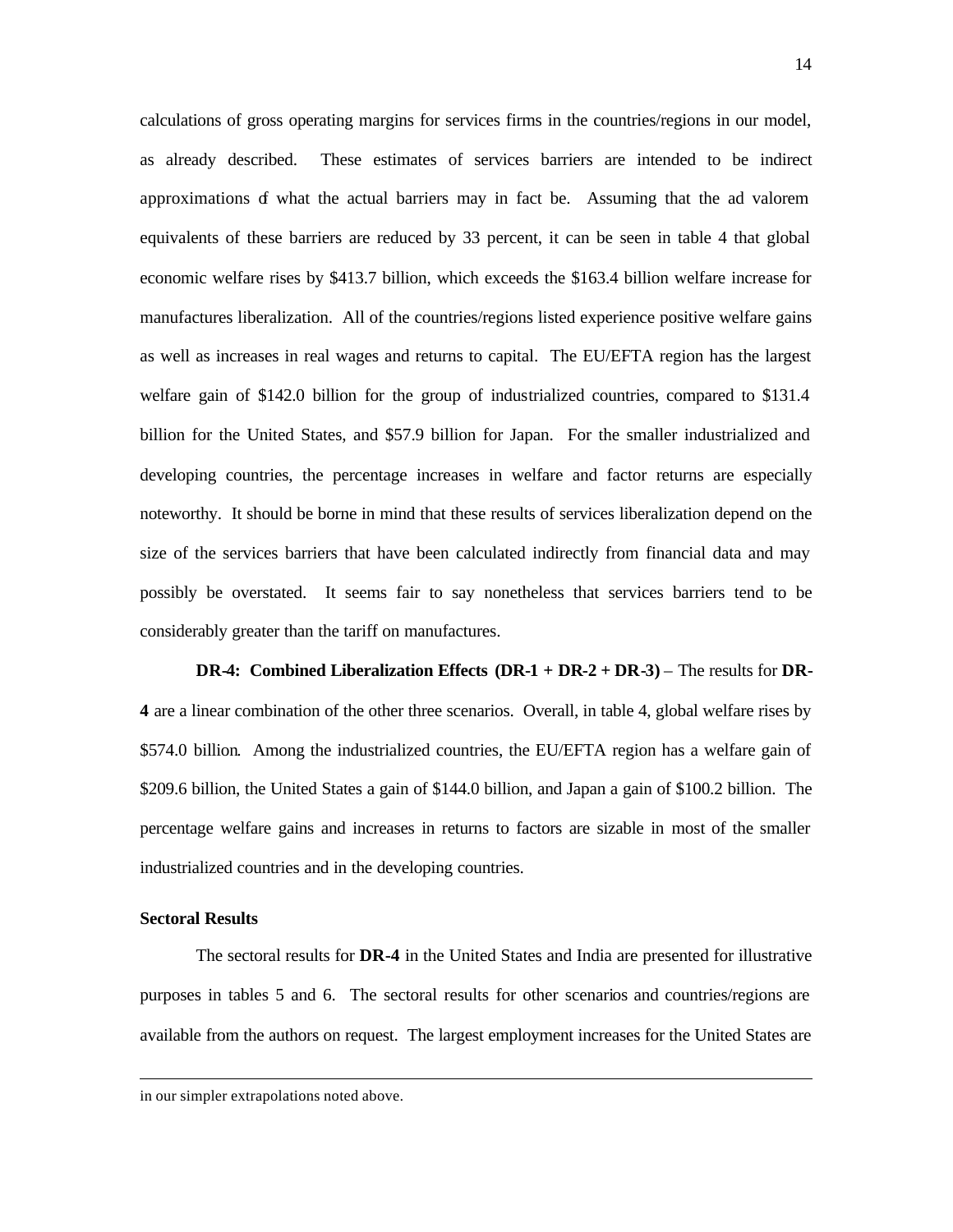in agriculture (75,688), food, beverages, and tobacco (23,186), wood  $\&$  wood products (12,854), and government services (14,902). There are employment declines in textiles (-18,400), wearing apparel (-52,045), leather products  $&$  footwear (-3,642), trade and transport (-23,770), and other private services (-32,537). For India, there are employment increases in mining (69,399), food, beverages, and tobacco (60,680), textiles (148,189), wearing apparel (95,004), leather products  $\&$ footwear (69,967), construction (20,273), and government services (340,109). The employment declines are in agriculture (-449,828), industrial products and durable manufactures, and trade and transport (-35,549). As was the case with the sectoral results for the Uruguay Round trade liberalization noted in tables 2 and 3, it can expected that the Doha Round trade liberalization will be phased in over a period of several years so that possible sectoral employment dislocations would be mitigated.

### **V. Conclusions and Implications**

The following conclusions can be drawn from our computational analysis of the Uruguay Round trade negotiations:

- The elimination of the MFA quota constraints is beneficial to economic welfare in the developed countries but detrimental to some of the developing countries/regions. The detrimental effects occur because of the decline in world prices and deterioration of the exporting countries' terms of trade, including the loss of quota rents.
- Because there is considerable evidence of backsliding from the formal Uruguay Round commitments to reduce agricultural import tariffs, export subsidies, and production subsidies, we assumed that no significant agricultural liberalization resulted from the Uruguay Round.
- The liberalization of trade in manufactures was beneficial to all the developed and developing countries/regions covered in the model.
- The combined effects of the Uruguay Round trade liberalization were welfare increasing for the developed and developing countries/regions, except for Hong Kong. The largest absolute gains were for the developed countries.
- The sectoral effects of the Uruguay Round trade liberalization varied, depending on the patterns of liberalization for individual countries. Employment dislocations appeared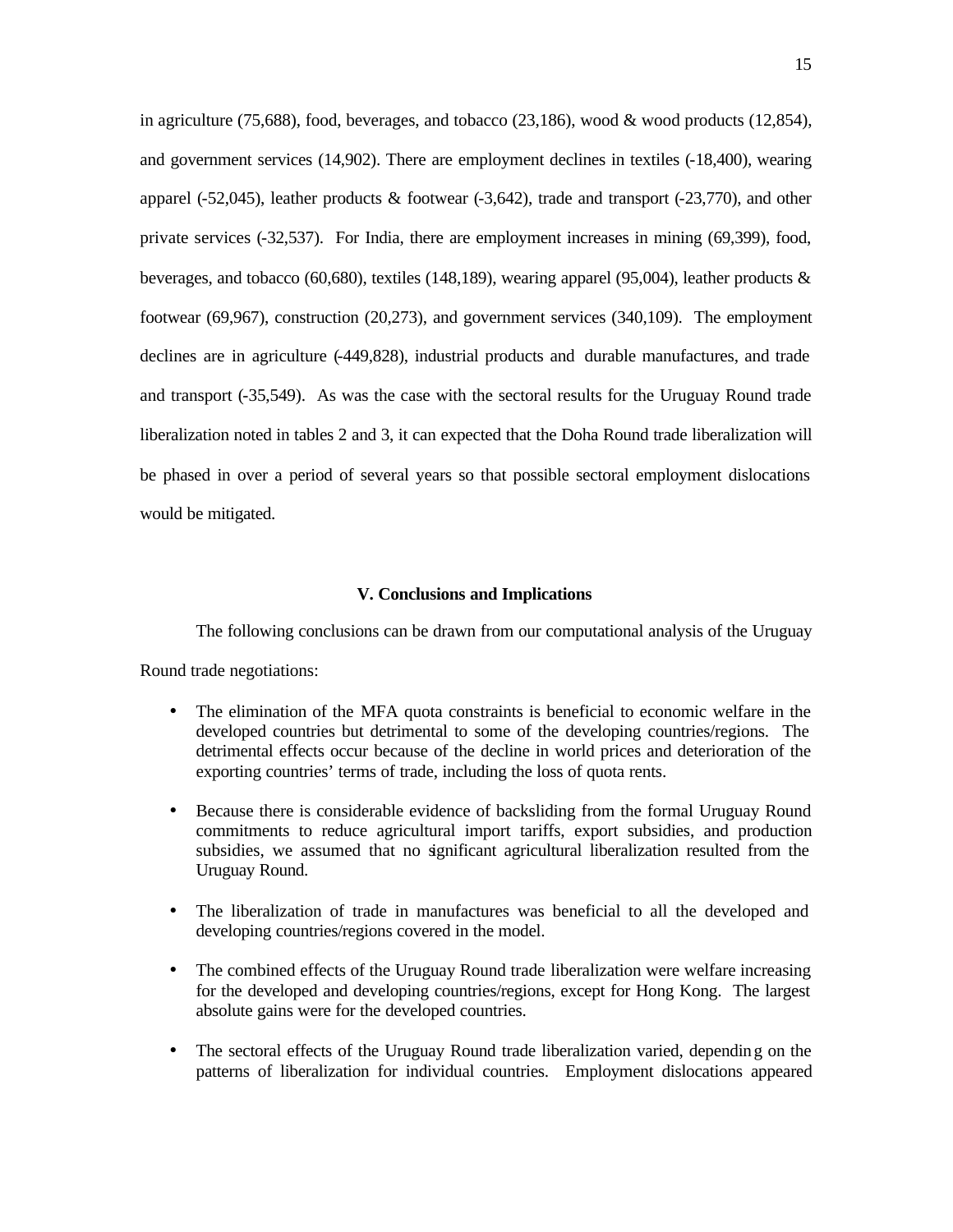relatively small, considering that the trade liberalization was to be phased in over a tenyear period.

The computational results of assumed 33 percent reductions of trade barriers in the Doha

Development Round negotiations can be summarized as follows:

- The assumed reductions in agricultural import tariffs, export subsidies, and production subsidies suggested that the EU/EFTA were the prime beneficiaries. The net effect on global welfare was negative, with the overall welfare decline from the reduction in export subsidies offsetting the overall gains from reductions in import tariffs and production subsidies.
- The effects of manufactures liberalization were uniformly positive for all developed and developing countries/regions. The industrialized countries had the largest absolute welfare increases, while several developing countries/regions had sizable gains as a percentage of their GDP.
- All of the developed and developing countries/regions had significant increases in welfare due to the assumed liberalization of services barriers. These welfare increases were substantially greater than the increases due to manufactures liberalization, although that result especially depends, of course, on the estimated sizes of the trade barriers in services and the extent to which they will be reduced.
- The combined effects of the assumed Doha Development Round liberalization were sizable in both absolute and percentage terms for the developed and developing countries/regions. The largest absolute gains were for the developed countries.
- Sectoral employment dislocations would be mitigated insofar as the Doha Round liberalization would be phased in over several years time.

Our computational results thus suggest that there are substantial benefits to be realized

from the Doha Development Round negotiations, especially for manufactures and services and for both developed and developing countries. This is in contrast to the effects of the Uruguay Round trade liberalization, which may have been tilted against developing countries.<sup>13</sup>

We should note, as discussed above, that our computational model is based on a comparative static approach, meaning that we move from an initial position to a new equilibrium

<sup>&</sup>lt;sup>13</sup> See Finger and Nogues for arguments of how and why many of the aspects of the Uruguay Round negotiations resulted in an outcome that was unbalanced against the developing countries and the implications from the Uruguay Round experience that may be applicable in a new trade round.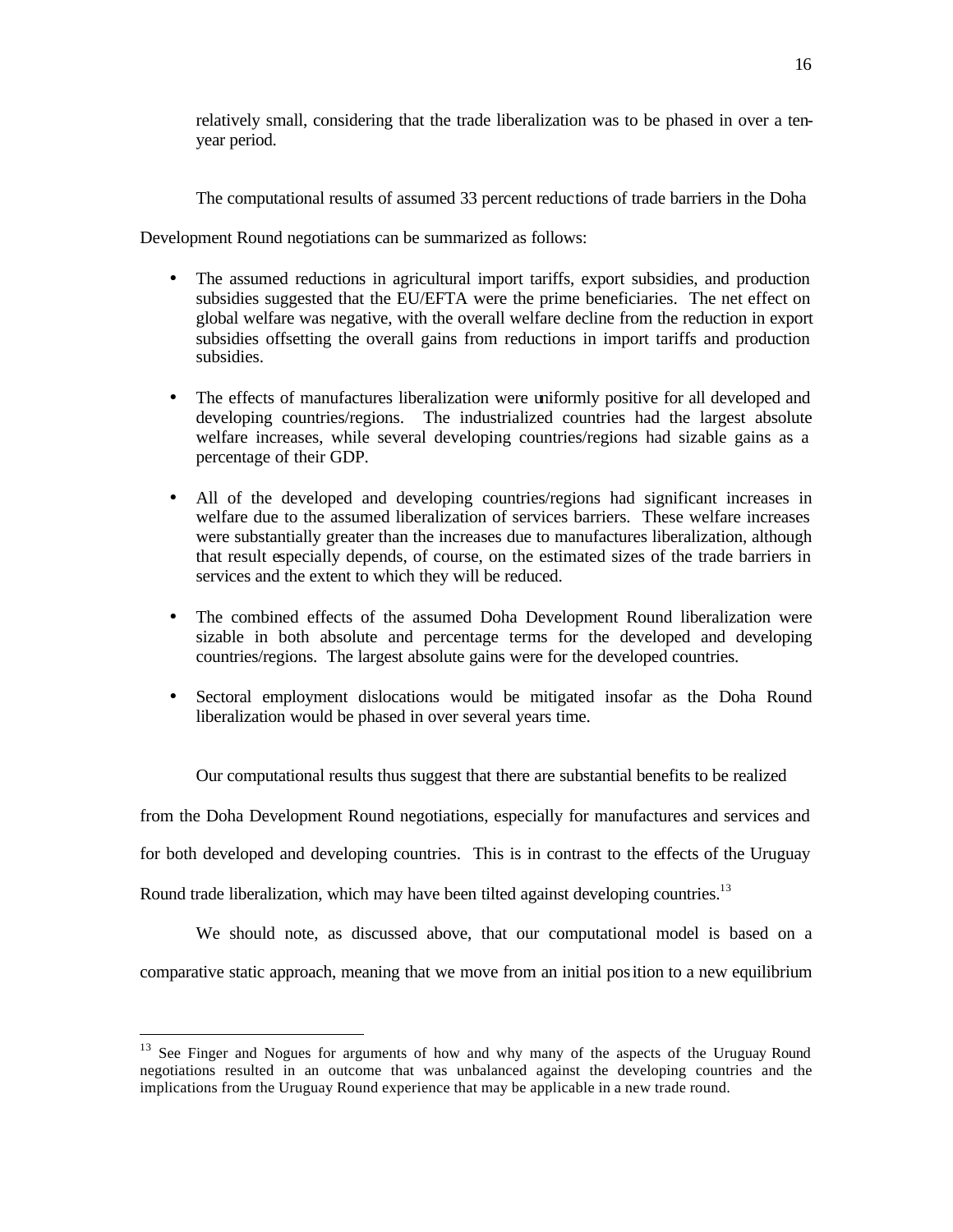in which all of the liberalization occurs at one time. That is, we abstract from a variety of dynamic and related effects that may occur through time, especially the international mobility of real capital, increases in real investment via capital accumulation, and technological improvements. The economic benefits that we have calculated, especially for the Doha Development Round, may therefore be interpreted as a lower bound for the benefits that may be realized from the multila teral trade negotiations.<sup>14</sup>

 $14$  See Francois (2001a, esp. pp. 31-34) for an elaboration of how the usefulness of CGE modeling studies can be improved in applications to the Doha Round negotiations.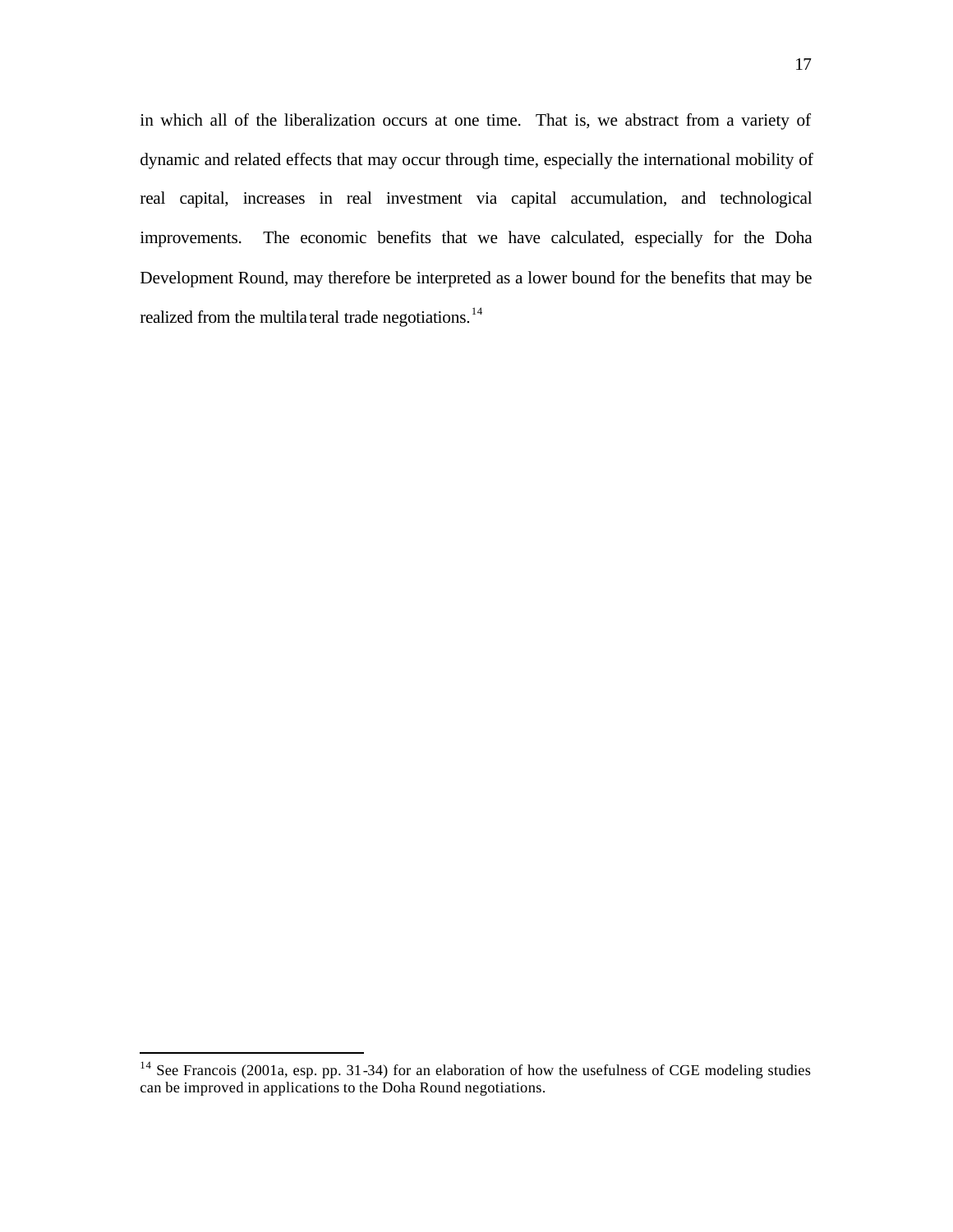## **References**

- Brown, Drusilla K. and Robert M. Stern. 2001. "Measurement and Modeling of the Economic Effects of Trade and Investment Barriers in Services," *Review of International Economics* 9:262-86.
- Finger, J. Michael and Julio J. Nogues. 2002. "The Unbalanced Uruguay Round Outcome: The New Areas in Future WTO Negotiations," *The World Economy* 25:321 340.
- Francois, Joseph F., Bradley McDonald, and Hakan Nordstrom. 1996. "A User's Guide to Uruguay Round Assessments," Centre for Economic Policy Research (CEPR), Discussion Paper Series, No. 1410 (June).
- Francois, Joseph and Anna Strutt. 1999. "Post-Uruguay Round Tariff Vectors for GTAP Version 4," processed, Faculty of Economics, Erasmus University, Rotterdam, The Netherlands.
- Francois, Joseph. 2001a. "General Equilibrium Studies of Multilateral Trade Negotiations," in Douglas Nelson (ed.), *The Political Economy of Policy Reform*, in process.
- Francois, Joseph. 2001b. "The Next WTO Round: North-South Stakes in New Market Access Negotiations," Centre for International Economic Studies, Adelaide, and Tinbergen Institute, Amsterdam and Rotterdam.
- Harrison, W.J. and Ken Pearson. 1996. "Computing solutions for large general equilibrium models using GEMPACK," *Computational Economics* 9:83-127.
- Hertel, Thomas W. and Will Martin. 1999. "Would Developing Countries Gain from Inclusion of Manufactures in the WTO Negotiations?" Presented at the Conference on the "WTO and the Millennium Round," Geneva, September 20-21.
- Hertel, Thomas W. 2000. "Potential Gains from Reducing Trade Barriers in Manufacturing, Services and Agriculture," *Federal Reserve Bank of St. Louis Review* 82:77-99.
- Hertel, Thomas W., Bernard M. Hoekman, and Will Martin. 2002. "Developing Countries and a New Round of WTO Negotiations," *The World Bank Research Observer* 17:113-140.
- Hoekman, Bernard. 2000. "The Next Round of Services Negotiations: Identifying Priorities and Options," *Federal Reserve Bank of St. Louis Review* 82:31-47.
- McDougall, Robert et al. 1998. *Global Trade: Assistance and Protection: GTAP-4 Database*, Purdue University, W. Lafayette, IN.
- Stolper, Wolfgang and Paul A. Samuelson. 1941. "Protection and Real Wages," *Review of Economic Studies* 9:58-73.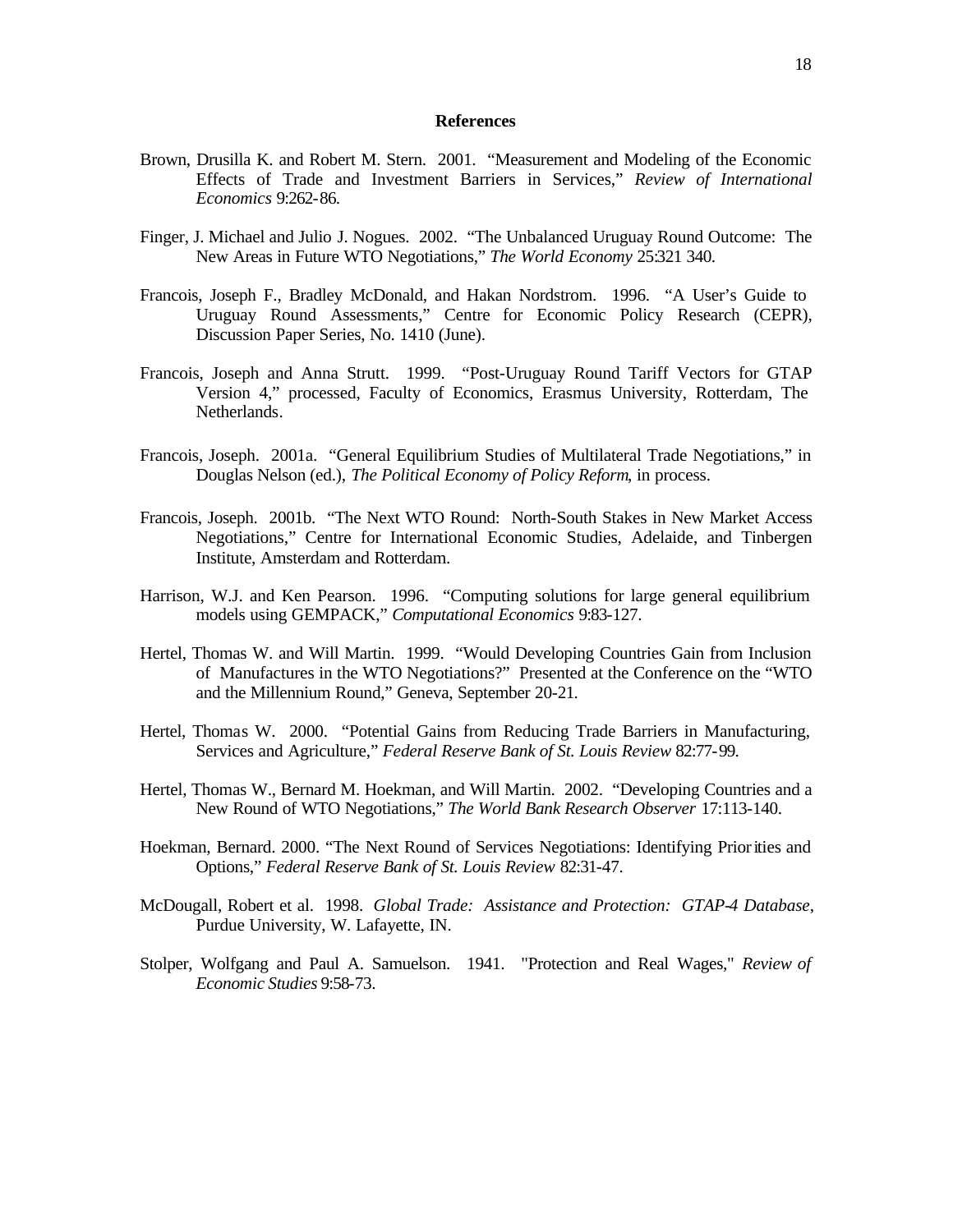| Table 1                                              |                |                |                                                         |                                              |            |           |            |  |  |  |
|------------------------------------------------------|----------------|----------------|---------------------------------------------------------|----------------------------------------------|------------|-----------|------------|--|--|--|
|                                                      |                |                | <b>Summary Results of the Uruguay Round</b>             |                                              |            |           |            |  |  |  |
|                                                      |                |                | Change in Imports, Exports, Terms of Trade, Welfare and |                                              |            |           |            |  |  |  |
| the Real Return to Capital and Labor                 |                |                |                                                         |                                              |            |           |            |  |  |  |
| <b>Country</b>                                       | <b>Imports</b> | <b>Exports</b> | <b>Terms of</b>                                         | <b>Welfare</b><br><b>Real Wage</b><br>Return |            |           |            |  |  |  |
|                                                      |                |                | <b>Trade</b>                                            |                                              |            |           | to Capital |  |  |  |
|                                                      | (Millions)     | (Millions)     | (Percent)                                               | (Percent)                                    | (Millions) | (Percent) | (Percent)  |  |  |  |
| Scenario UR-1: Removal of the Multifiber Arrangement |                |                |                                                         |                                              |            |           |            |  |  |  |
| <b>Developed Countries</b>                           |                |                |                                                         |                                              |            |           |            |  |  |  |
| Australia & New Zealand                              | 144.7          | 114.0          | 0.030                                                   | 0.018                                        | 94.5       | 0.012     | 0.028      |  |  |  |
| Canada                                               | 782.3          | 719.4          | 0.065                                                   | 0.094                                        | 683.8      | 0.066     | 0.133      |  |  |  |
| European Union and EFTA                              | 2517.7         | 2275.1         | 0.055                                                   | 0.058                                        | 6320.8     | 0.051     | 0.071      |  |  |  |
| Japan                                                | $-121.4$       | 191.0          | $-0.050$                                                | 0.004                                        | 257.1      | $-0.002$  | 0.012      |  |  |  |
| <b>United States</b>                                 | 6497.4         | 4482.0         | 0.148                                                   | 0.095                                        | 8608.2     | 0.084     | 0.114      |  |  |  |
| <b>Developing Countries</b>                          |                |                |                                                         |                                              |            |           |            |  |  |  |
| Asia                                                 |                |                |                                                         |                                              |            |           |            |  |  |  |
| India                                                | 1517.9         | 1992.1         | $-0.954$                                                | 0.231                                        | 972.2      | 0.224     | 0.238      |  |  |  |
| Sri Lanka                                            | 98.7           | 159.1          | $-1.101$                                                | 0.143                                        | 23.8       | 0.032     | 0.251      |  |  |  |
| <b>Rest of South Asia</b>                            | 449.1          | 652.8          | $-1.088$                                                | 0.263                                        | 307.4      | 0.207     | 0.319      |  |  |  |
| China                                                | 1849.7         | 2760.4         | $-0.366$                                                | $-0.161$                                     | $-1458.5$  | $-0.120$  | $-0.194$   |  |  |  |
| Hong Kong                                            | 1544.3         | 1364.5         | 0.187                                                   | $-0.473$                                     | $-609.2$   | 0.121     | $-0.988$   |  |  |  |
| South Korea                                          | 405.0          | 428.0          | $-0.015$                                                | 0.025                                        | 142.7      | 0.045     | 0.006      |  |  |  |
| Singapore                                            | $-510.4$       | $-591.4$       | 0.054                                                   | $-0.001$                                     | $-0.8$     | $-0.025$  | 0.020      |  |  |  |
| Indonesia                                            | 147.5          | 207.8          | $-0.089$                                                | $-0.005$                                     | $-13.8$    | 0.030     | $-0.032$   |  |  |  |
| Malaysia                                             | 223.0          | 354.0          | $-0.121$                                                | 0.275                                        | 328.7      | 0.735     | 0.025      |  |  |  |
| Philippines                                          | 2080.9         | 2513.8         | $-1.316$                                                | 0.900                                        | 794.3      | 2.057     | 0.045      |  |  |  |
| Thailand                                             | 140.3          | 259.0          | $-0.143$                                                | 0.029                                        | 59.4       | 0.161     | $-0.019$   |  |  |  |
| <b>Other</b>                                         |                |                |                                                         |                                              |            |           |            |  |  |  |
| Mexico                                               | $-45.3$        | 24.8           | $-0.030$                                                | $-0.010$                                     | $-36.6$    | $-0.010$  | $-0.010$   |  |  |  |
| Turkey                                               | $-157.3$       | $-120.0$       | $-0.094$                                                | $-0.015$                                     | $-31.6$    | $-0.031$  | $-0.006$   |  |  |  |
| <b>Central Europe</b>                                | $-20.3$        | $-0.6$         | $-0.026$                                                | 0.037                                        | 138.3      | 0.026     | 0.054      |  |  |  |
| Central & South America                              | $-162.9$       | $-106.2$       | $-0.050$                                                | $-0.004$                                     | $-73.9$    | $-0.002$  | $-0.006$   |  |  |  |
| <b>Total</b>                                         | 17380.9        | 17679.5        |                                                         |                                              | 16506.8    |           |            |  |  |  |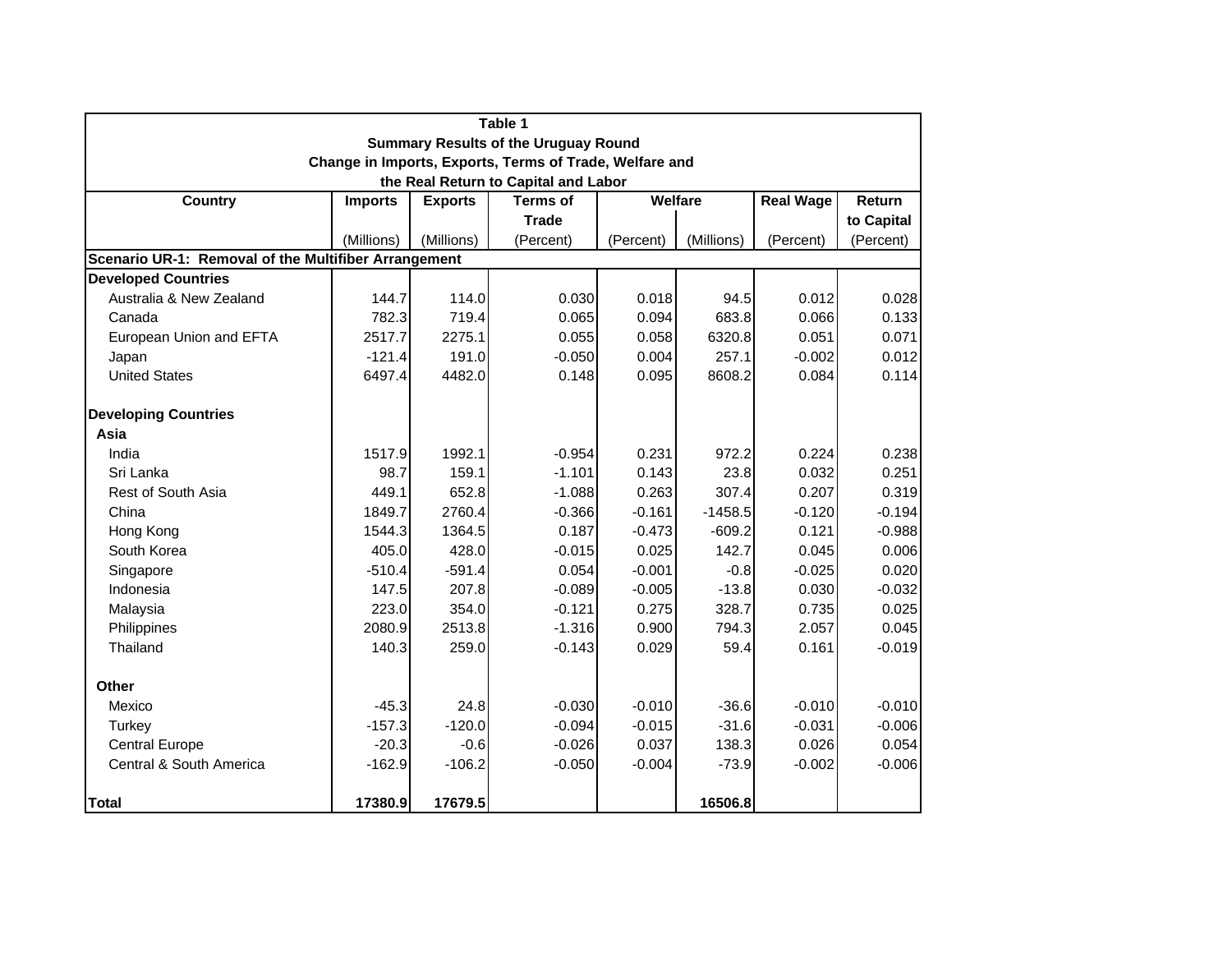|                                                         |                |                | Table 1 (continued) |           |            |                  |            |
|---------------------------------------------------------|----------------|----------------|---------------------|-----------|------------|------------------|------------|
|                                                         |                |                |                     |           |            |                  |            |
|                                                         |                |                |                     |           |            |                  |            |
| <b>Country</b>                                          | <b>Imports</b> | <b>Exports</b> | <b>Terms of</b>     | Welfare   |            | <b>Real Wage</b> | Return     |
|                                                         |                |                | <b>Trade</b>        |           |            |                  | to Capital |
|                                                         | (Millions)     | (Millions)     | (Percent)           | (Percent) | (Millions) | (Percent)        | (Percent)  |
| <b>Scenario UR-2: Tariff Reductions in Manufactures</b> |                |                |                     |           |            |                  |            |
| <b>Developed Countries</b>                              |                |                |                     |           |            |                  |            |
| Australia & New Zealand                                 | 2848.0         | 2527.6         | 0.347               | 0.327     | 1674.8     | 0.345            | 0.300      |
| Canada                                                  | 1071.9         | 1354.5         | $-0.086$            | 0.127     | 926.3      | 0.137            | 0.114      |
| European Union and EFTA                                 | 16826.6        | 15358.5        | 0.145               | 0.159     | 17405.6    | 0.157            | 0.163      |
| Japan                                                   | 8680.6         | 8331.3         | 0.062               | 0.102     | 6608.4     | 0.092            | 0.115      |
| <b>United States</b>                                    | 12426.0        | 13459.3        | $-0.133$            | 0.123     | 11187.1    | 0.124            | 0.122      |
| <b>Developing Countries</b>                             |                |                |                     |           |            |                  |            |
| Asia                                                    |                |                |                     |           |            |                  |            |
| India                                                   | 2585.3         | 3628.9         | $-2.099$            | 0.446     | 1875.4     | 0.316            | 0.577      |
| Sri Lanka                                               | 98.8           | 106.3          | $-0.193$            | 0.558     | 93.0       | 0.507            | 0.608      |
| Rest of South Asia                                      | 3454.8         | 4820.1         | $-7.541$            | 2.025     | 2366.5     | 2.224            | 1.828      |
| China                                                   | 3112.6         | 1917.7         | 0.456               | 0.305     | 2762.2     | 0.347            | 0.271      |
| Hong Kong                                               | 763.5          | 480.1          | 0.254               | 0.360     | 464.1      | 0.346            | 0.373      |
| South Korea                                             | 2858.6         | 2733.2         | 0.068               | 0.422     | 2403.3     | 0.409            | 0.435      |
| Singapore                                               | 3539.8         | 3647.5         | $-0.078$            | 2.111     | 1570.3     | 1.943            | 2.258      |
| Indonesia                                               | 936.5          | 894.5          | 0.068               | 0.247     | 626.0      | 0.291            | 0.215      |
| Malaysia                                                | 2790.9         | 3411.4         | $-0.563$            | 1.919     | 2293.9     | 1.816            | 1.974      |
| Philippines                                             | 2452.6         | 3102.1         | $-1.989$            | 1.917     | 1691.7     | 1.853            | 1.964      |
| Thailand                                                | 1264.7         | 1002.3         | 0.291               | 0.366     | 753.9      | 0.597            | 0.283      |
| Other                                                   |                |                |                     |           |            |                  |            |
| Mexico                                                  | $-64.9$        | 1.4            | $-0.026$            | 0.019     | 66.3       | 0.038            | 0.010      |
| Turkey                                                  | 319.3          | 253.9          | 0.143               | 0.123     | 259.1      | 0.122            | 0.124      |
| <b>Central Europe</b>                                   | 1871.7         | 1846.1         | 0.020               | 0.294     | 1091.2     | 0.311            | 0.270      |
| Central & South America                                 | 3778.8         | 2999.5         | 0.423               | 0.022     | 377.1      | 0.043            | 0.004      |
| <b>Total</b>                                            | 71616.2        | 71876.4        |                     |           | 56496.0    |                  |            |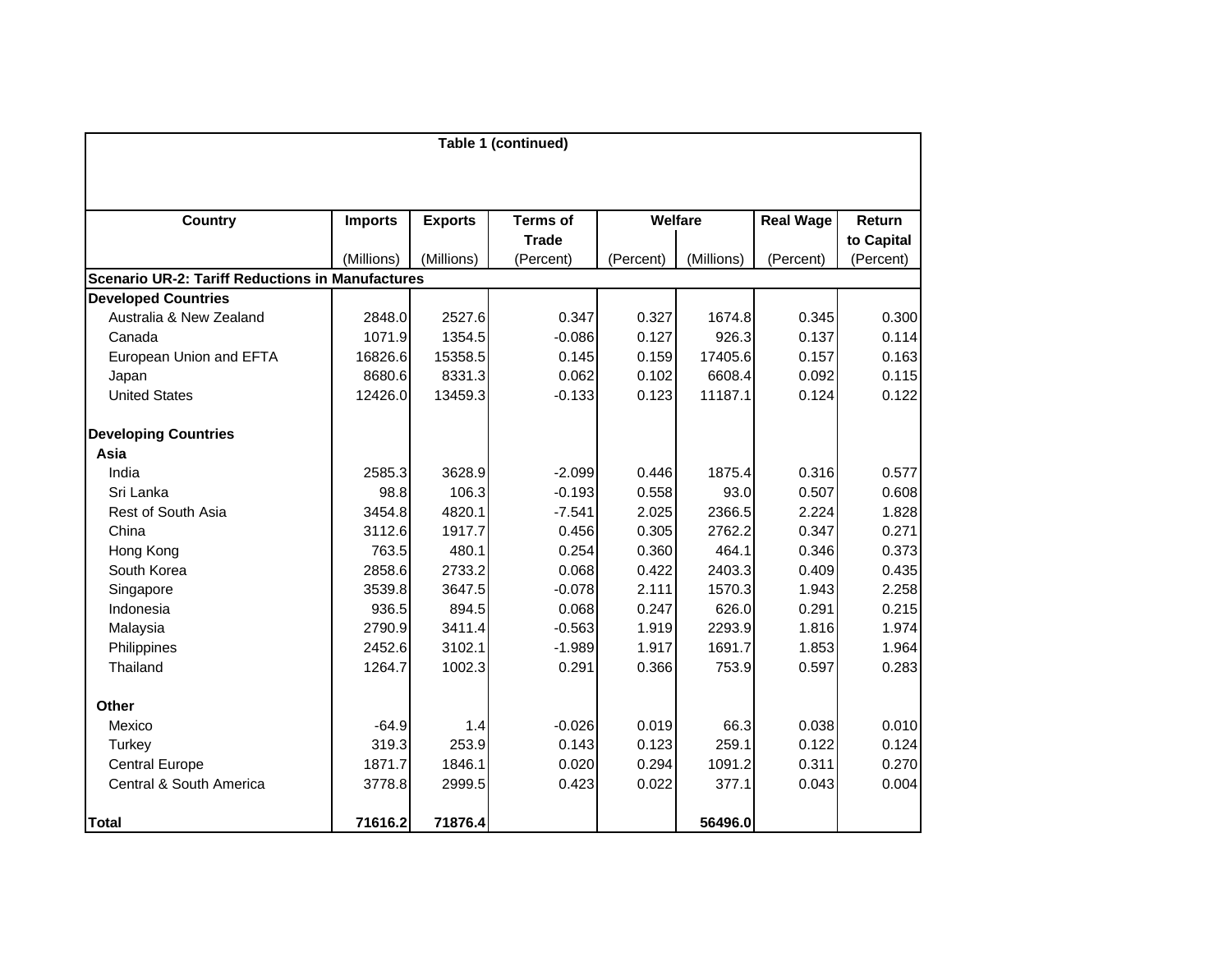|                                                      |                |                | Table 1 (continued) |           |            |                  |            |  |  |
|------------------------------------------------------|----------------|----------------|---------------------|-----------|------------|------------------|------------|--|--|
|                                                      |                |                |                     |           |            |                  |            |  |  |
|                                                      |                |                |                     |           |            |                  |            |  |  |
| <b>Country</b>                                       | <b>Imports</b> | <b>Exports</b> | <b>Terms of</b>     | Welfare   |            | <b>Real Wage</b> | Return     |  |  |
|                                                      |                |                | <b>Trade</b>        |           |            |                  | to Capital |  |  |
|                                                      | (Millions)     | (Millions)     | (Percent)           | (Percent) | (Millions) | (Percent)        | (Percent)  |  |  |
| Scenario UR-3: Uruguay Round Combined Liberalization |                |                |                     |           |            |                  |            |  |  |
| <b>Developed Countries</b>                           |                |                |                     |           |            |                  |            |  |  |
| Australia & New Zealand                              | 2992.8         | 2641.6         | 0.377               | 0.345     | 1769.3     | 0.357            | 0.328      |  |  |
| Canada                                               | 1854.2         | 2073.9         | $-0.021$            | 0.221     | 1610.1     | 0.202            | 0.247      |  |  |
| European Union and EFTA                              | 19344.2        | 17633.6        | 0.200               | 0.216     | 23726.4    | 0.208            | 0.234      |  |  |
| Japan                                                | 8559.2         | 8522.3         | 0.011               | 0.106     | 6865.5     | 0.090            | 0.127      |  |  |
| <b>United States</b>                                 | 18923.4        | 17941.3        | 0.014               | 0.218     | 19795.3    | 0.208            | 0.236      |  |  |
| <b>Developing Countries</b>                          |                |                |                     |           |            |                  |            |  |  |
| Asia                                                 |                |                |                     |           |            |                  |            |  |  |
| India                                                | 4103.2         | 5620.9         | $-3.053$            | 0.677     | 2847.5     | 0.540            | 0.815      |  |  |
| Sri Lanka                                            | 197.5          | 265.4          | $-1.293$            | 0.701     | 116.8      | 0.539            | 0.859      |  |  |
| Rest of South Asia                                   | 3903.9         | 5473.0         | $-8.629$            | 2.288     | 2673.9     | 2.430            | 2.147      |  |  |
| China                                                | 4962.4         | 4678.2         | 0.089               | 0.144     | 1303.8     | 0.227            | 0.077      |  |  |
| Hong Kong                                            | 2307.9         | 1844.7         | 0.442               | $-0.113$  | $-145.1$   | 0.467            | $-0.615$   |  |  |
| South Korea                                          | 3263.6         | 3161.2         | 0.053               | 0.447     | 2546.1     | 0.454            | 0.441      |  |  |
| Singapore                                            | 3029.4         | 3056.1         | $-0.024$            | 2.110     | 1569.4     | 1.917            | 2.278      |  |  |
| Indonesia                                            | 1084.0         | 1102.4         | $-0.021$            | 0.242     | 612.2      | 0.321            | 0.183      |  |  |
| Malaysia                                             | 3013.9         | 3765.4         | $-0.684$            | 2.194     | 2622.6     | 2.552            | 1.999      |  |  |
| Philippines                                          | 4533.4         | 5615.9         | $-3.305$            | 2.817     | 2486.0     | 3.910            | 2.009      |  |  |
| Thailand                                             | 1405.0         | 1261.3         | 0.148               | 0.395     | 813.3      | 0.758            | 0.264      |  |  |
| Other                                                |                |                |                     |           |            |                  |            |  |  |
| Mexico                                               | $-110.2$       | 26.1           | $-0.056$            | 0.008     | 29.6       | 0.027            | 0.000      |  |  |
| Turkey                                               | 162.0          | 133.9          | 0.049               | 0.108     | 227.6      | 0.091            | 0.117      |  |  |
| <b>Central Europe</b>                                | 1851.4         | 1845.5         | $-0.006$            | 0.331     | 1229.4     | 0.336            | 0.324      |  |  |
| Central & South America                              | 3615.9         | 2893.3         | 0.373               | 0.017     | 303.2      | 0.041            | $-0.002$   |  |  |
| <b>Total</b>                                         | 88997.2        | 89555.9        |                     |           | 73002.8    |                  |            |  |  |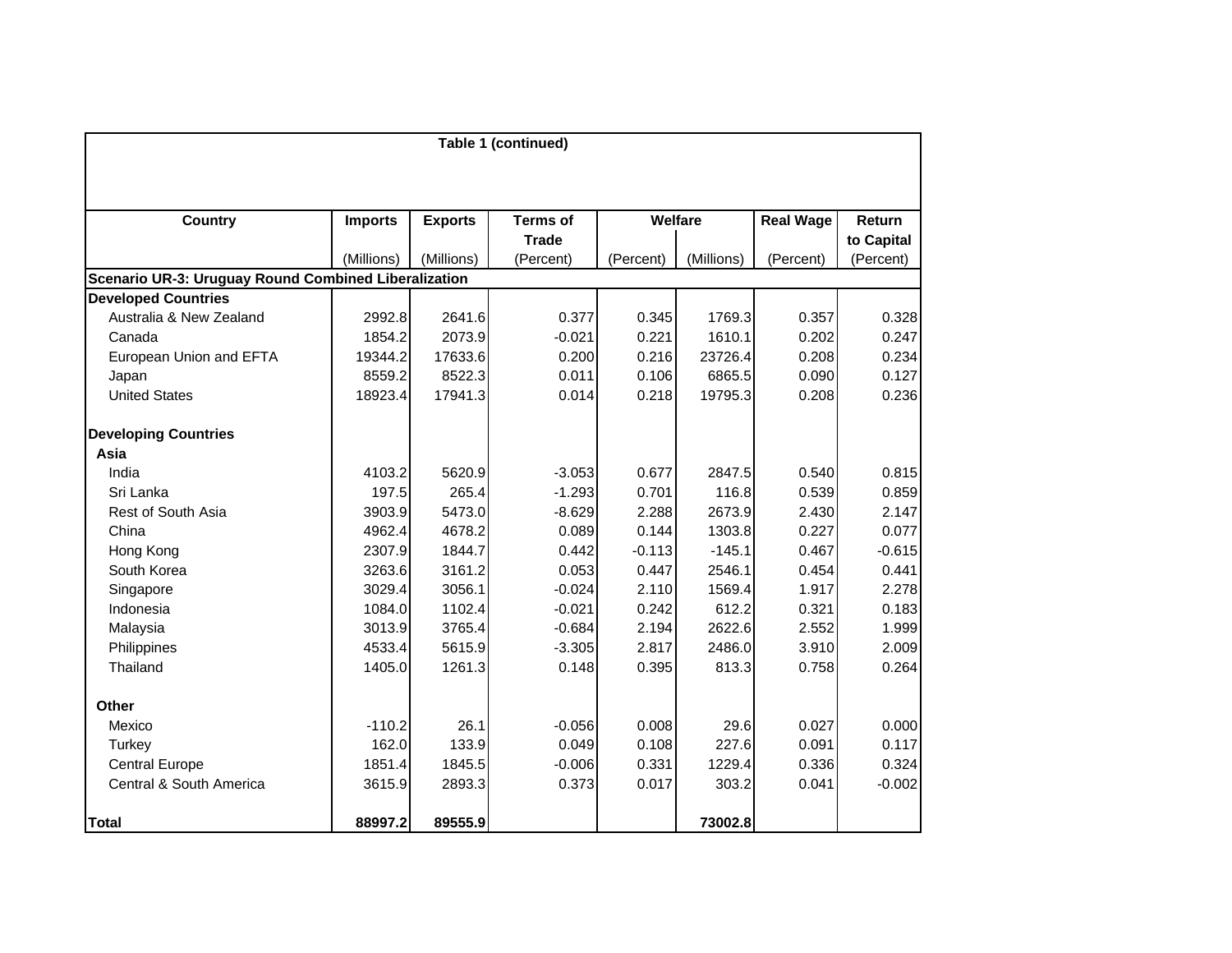| Table 2                                                          |                                                                       |           |                            |           |           |            |  |  |  |  |  |
|------------------------------------------------------------------|-----------------------------------------------------------------------|-----------|----------------------------|-----------|-----------|------------|--|--|--|--|--|
| Sectoral Results of the Uruguay Round                            |                                                                       |           |                            |           |           |            |  |  |  |  |  |
| Percent Change in Exports, Imports, Output, Scale and Employment |                                                                       |           |                            |           |           |            |  |  |  |  |  |
| <b>United States</b>                                             |                                                                       |           |                            |           |           |            |  |  |  |  |  |
| <b>Product</b>                                                   | <b>Exports</b><br><b>Imports</b><br><b>Scale</b><br><b>Employment</b> |           |                            |           |           |            |  |  |  |  |  |
|                                                                  | (Percent)                                                             | (Percent) | <b>Supply</b><br>(Percent) | (Percent) | (Percent) | (000's)    |  |  |  |  |  |
| Agriculture                                                      | 1.24                                                                  | $-0.89$   | 0.37                       | 0.00      | 0.37      | 14967.1    |  |  |  |  |  |
| Mining                                                           | 2.53                                                                  | $-0.93$   | 0.77                       | 0.33      | 0.44      | 3103.9     |  |  |  |  |  |
| Food, Beverages & Tobacco                                        | 8.40                                                                  | 12.27     | 0.24                       | 0.22      | 0.04      | 1236.0     |  |  |  |  |  |
| <b>Textiles</b>                                                  | $-0.08$                                                               | 8.38      | $-2.59$                    | 0.01      | $-2.59$   | $-32076.8$ |  |  |  |  |  |
| Wearing Apparel                                                  | $-1.83$                                                               | 26.37     | $-7.94$                    | 0.57      | $-8.39$   | $-97094.5$ |  |  |  |  |  |
| Leather Products & Footwear                                      | 2.86                                                                  | 0.33      | 0.20                       | 0.21      | 0.04      | 27.0       |  |  |  |  |  |
| Wood & Wood Products                                             | 2.04                                                                  | 0.18      | 0.28                       | 0.16      | 0.17      | 7512.7     |  |  |  |  |  |
| Chemicals                                                        | 2.13                                                                  | 1.57      | 0.21                       | 0.22      | 0.03      | 931.1      |  |  |  |  |  |
| Non-metallic Min. Products                                       | 1.74                                                                  | 2.61      | 0.07                       | 0.16      | $-0.04$   | $-283.1$   |  |  |  |  |  |
| <b>Metal Products</b>                                            | 2.15                                                                  | 0.39      | 0.42                       | 0.25      | 0.21      | 5823.1     |  |  |  |  |  |
| <b>Transportation Equipment</b>                                  | 2.12                                                                  | $-0.49$   | 0.65                       | 0.27      | 0.40      | 10645.1    |  |  |  |  |  |
| Machinery & Equipment                                            | 1.61                                                                  | 2.02      | 0.23                       | 0.21      | 0.11      | 2366.5     |  |  |  |  |  |
| <b>Other Manufactures</b>                                        | 2.24                                                                  | 0.28      | 0.60                       | 0.21      | 0.46      | 8227.8     |  |  |  |  |  |
| Elec., Gas & Water                                               | 0.25                                                                  | $-0.04$   | 0.16                       | 0.17      | 0.03      | 1341.3     |  |  |  |  |  |
| Construction                                                     | 1.54                                                                  | $-1.00$   | 0.15                       | 0.17      | 0.01      | 1918.4     |  |  |  |  |  |
| Trade and Transport                                              | 1.27                                                                  | $-2.63$   | 0.25                       | 0.18      | 0.11      | 34642.6    |  |  |  |  |  |
| <b>Other Private Services</b>                                    | 1.49                                                                  | $-1.39$   | 0.25                       | 0.21      | 0.08      | 30102.6    |  |  |  |  |  |
| <b>Government Services</b>                                       | 1.05                                                                  | $-0.97$   | 0.05                       | 0.06      | 0.02      | 6609.4     |  |  |  |  |  |
|                                                                  |                                                                       |           |                            |           |           |            |  |  |  |  |  |
| Average                                                          | 1.95                                                                  | 1.74      | 0.15                       |           | 0.00      | 0.00       |  |  |  |  |  |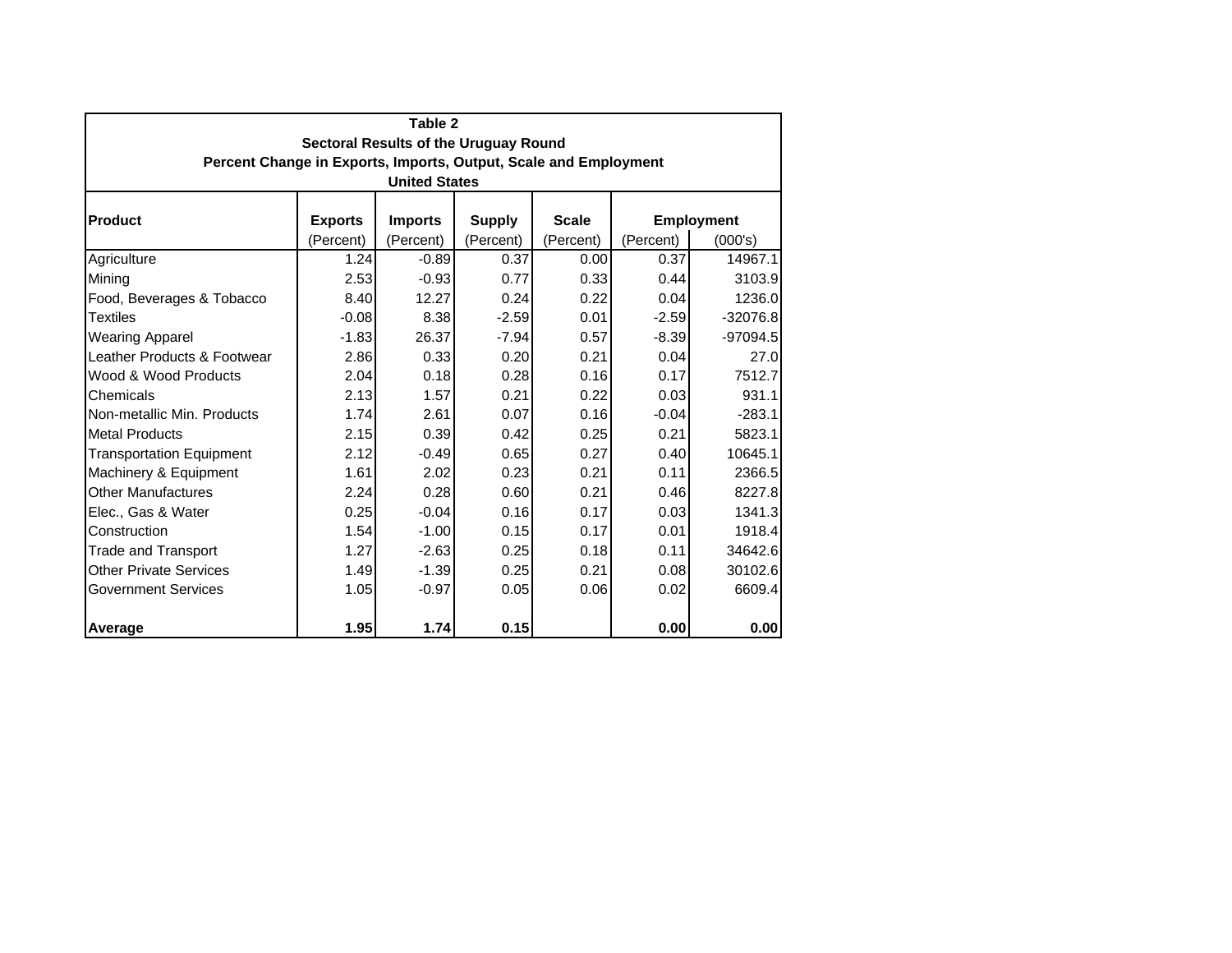| Table 3                                                          |                             |                             |                            |                           |           |             |  |  |  |
|------------------------------------------------------------------|-----------------------------|-----------------------------|----------------------------|---------------------------|-----------|-------------|--|--|--|
| <b>Sectoral Results of the Uruguay Round</b>                     |                             |                             |                            |                           |           |             |  |  |  |
| Percent Change in Exports, Imports, Output, Scale and Employment |                             |                             |                            |                           |           |             |  |  |  |
| India                                                            |                             |                             |                            |                           |           |             |  |  |  |
| <b>Employment</b>                                                |                             |                             |                            |                           |           |             |  |  |  |
| <b>Product</b>                                                   | <b>Exports</b><br>(Percent) | <b>Imports</b><br>(Percent) | <b>Supply</b><br>(Percent) | <b>Scale</b><br>(Percent) | (Percent) | (000's)     |  |  |  |
| Agriculture                                                      | 0.70                        | $-2.04$                     | $-0.09$                    | 0.00                      | $-0.05$   | $-143922.3$ |  |  |  |
| Mining                                                           | 3.73                        | $-2.07$                     | 1.79                       | 0.67                      | 1.41      | 46546.0     |  |  |  |
| Food, Beverages & Tobacco                                        | 5.18                        | 10.66                       | 0.06                       | 0.35                      | $-0.07$   | $-7841.8$   |  |  |  |
| <b>Textiles</b>                                                  | 18.86                       | 7.43                        | 4.34                       | 1.25                      | 3.34      | 388153.9    |  |  |  |
| <b>Wearing Apparel</b>                                           | 54.34                       | $-9.57$                     | 29.23                      | 1.33                      | 28.26     | 231337.8    |  |  |  |
| Leather Products & Footwear                                      | 7.97                        | 34.60                       | 4.61                       | 1.21                      | 3.70      | 42892.0     |  |  |  |
| Wood & Wood Products                                             | 4.81                        |                             | $-2.68$                    | 0.60                      | $-3.09$   |             |  |  |  |
|                                                                  |                             | 31.29                       |                            |                           |           | $-226363.1$ |  |  |  |
| Chemicals                                                        | 4.44                        | 12.54                       | $-1.02$                    | 0.70                      | $-1.46$   | $-21998.1$  |  |  |  |
| Non-metallic Min. Products                                       | 6.55                        | 22.26                       | $-0.45$                    | 0.66                      | $-0.94$   | $-32502.0$  |  |  |  |
| <b>Metal Products</b>                                            | 4.37                        | 7.23                        | $-2.34$                    | 0.65                      | $-2.76$   | $-96777.2$  |  |  |  |
| <b>Transportation Equipment</b>                                  | 7.09                        | 25.24                       | $-1.62$                    | 0.79                      | $-2.23$   | $-30912.3$  |  |  |  |
| Machinery & Equipment                                            | 2.65                        | 16.36                       | $-5.65$                    | 1.10                      | $-6.56$   | $-156588.3$ |  |  |  |
| <b>Other Manufactures</b>                                        | 2.60                        | 19.31                       | $-1.55$                    | 0.76                      | $-1.98$   | $-106883.9$ |  |  |  |
| Elec., Gas & Water                                               | 4.37                        | $-2.27$                     | 1.21                       | 1.11                      | 0.36      | 6171.9      |  |  |  |
| Construction                                                     | 2.86                        | $-2.68$                     | $-0.27$                    | $-0.03$                   | $-0.08$   | $-11520.2$  |  |  |  |
| Trade and Transport                                              | 2.49                        | $-2.99$                     | 0.33                       | 0.28                      | 0.26      | 124360.2    |  |  |  |
| <b>Other Private Services</b>                                    | 2.05                        | $-2.39$                     | $-0.24$                    | $-0.06$                   | $-0.03$   | $-962.6$    |  |  |  |
| <b>Government Services</b>                                       | 1.57                        | $-2.12$                     | $-0.18$                    | $-0.03$                   | $-0.01$   | $-3189.9$   |  |  |  |
|                                                                  |                             |                             |                            |                           |           |             |  |  |  |
| Average                                                          | 11.31                       | 8.22                        | 0.43                       |                           | 0.00      | 0.0         |  |  |  |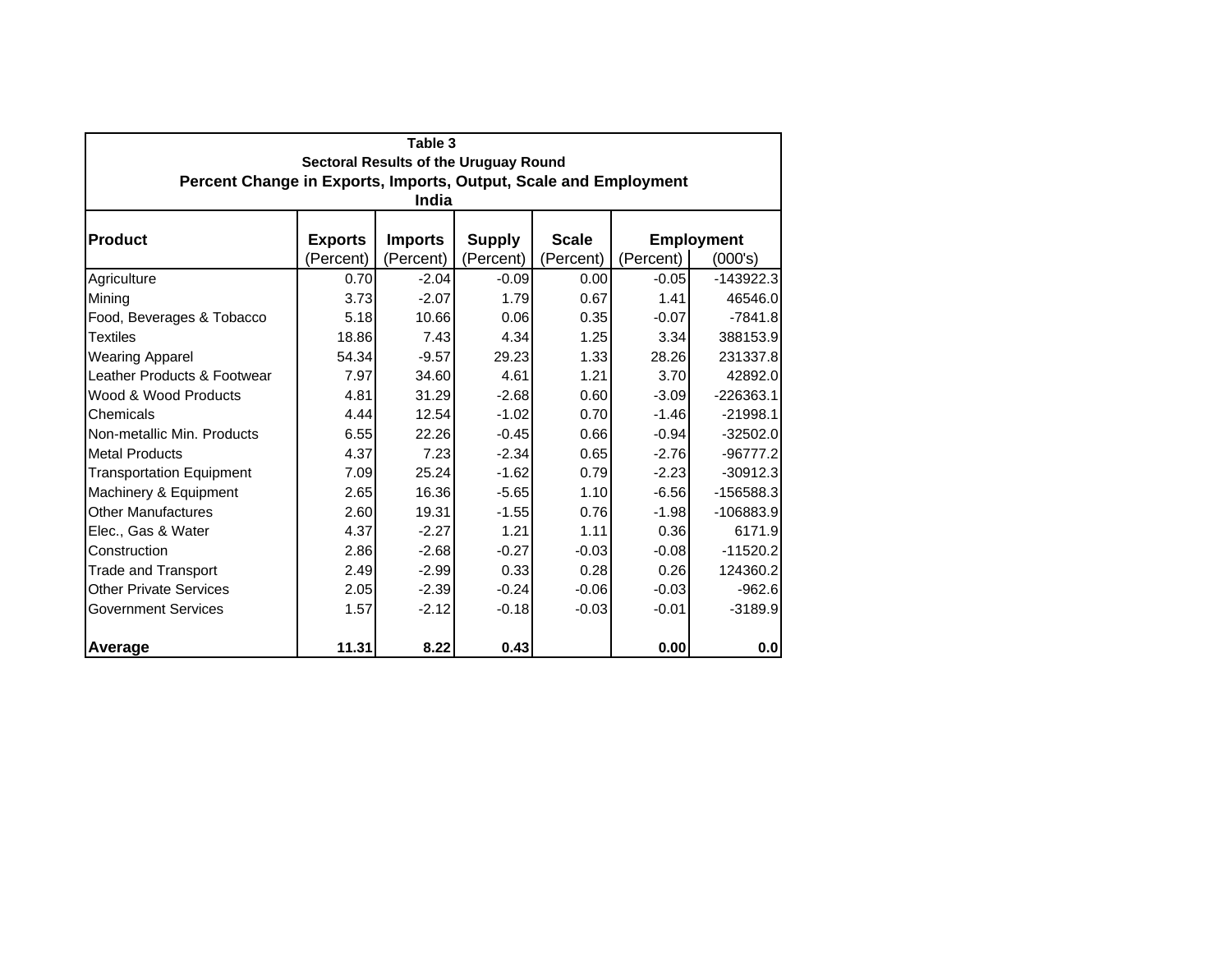| Table 4                                                        |                |                |                                               |           |            |                  |            |  |  |
|----------------------------------------------------------------|----------------|----------------|-----------------------------------------------|-----------|------------|------------------|------------|--|--|
|                                                                |                |                | Summary Results of the Doha Development Round |           |            |                  |            |  |  |
| Change in Imports, Exports, Terms of Trade, Welfare and        |                |                |                                               |           |            |                  |            |  |  |
| the Real Return to Capital and Labor                           |                |                |                                               |           |            |                  |            |  |  |
| <b>Country</b>                                                 | <b>Imports</b> | <b>Exports</b> | <b>Terms of</b>                               | Welfare   |            | <b>Real Wage</b> | Return     |  |  |
|                                                                |                |                | <b>Trade</b>                                  |           |            |                  | to Capital |  |  |
|                                                                | (Millions)     | (Millions)     | (Percent)                                     | (Percent) | (Millions) | (Percent)        | (Percent)  |  |  |
| Scenario DR-1: 33 Percent Reduction in Agricultural Protection |                |                |                                               |           |            |                  |            |  |  |
| <b>Developed Countries</b>                                     |                |                |                                               |           |            |                  |            |  |  |
| Australia & New Zealand                                        | 566.2          | $-168.1$       | 0.798                                         | $-0.063$  | $-320.7$   | $-0.182$         | $-0.224$   |  |  |
| Canada                                                         | $-248.6$       | $-768.3$       | 0.168                                         | $-0.051$  | $-368.4$   | $-0.218$         | $-0.209$   |  |  |
| European Union and EFTA                                        | 157.1          | 416.2          | $-0.041$                                      | 0.258     | 28328.0    | $-0.045$         | 0.023      |  |  |
| Japan                                                          | 564.3          | 3199.9         | $-0.470$                                      | $-0.044$  | $-2826.4$  | $-0.039$         | $-0.003$   |  |  |
| <b>United States</b>                                           | 2690.9         | 928.3          | 0.219                                         | $-0.122$  | $-11081.1$ | $-0.190$         | $-0.193$   |  |  |
| <b>Developing Countries</b>                                    |                |                |                                               |           |            |                  |            |  |  |
| Asia                                                           |                |                |                                               |           |            |                  |            |  |  |
| India                                                          | 324.2          | 285.3          | 0.066                                         | 0.384     | 1617.4     | $-0.109$         | $-0.030$   |  |  |
| Sri Lanka                                                      | $-93.9$        | $-67.5$        | $-0.240$                                      | $-2.734$  | $-455.7$   | $-0.307$         | $-0.480$   |  |  |
| Rest of South Asia                                             | 106.6          | 157.2          | $-0.118$                                      | 0.310     | 362.1      | $-0.078$         | $-0.119$   |  |  |
| China                                                          | $-522.8$       | $-652.7$       | $-0.013$                                      | $-0.434$  | $-3932.0$  | $-0.163$         | $-0.320$   |  |  |
| Hong Kong                                                      | $-380.7$       | $-256.9$       | $-0.026$                                      | $-0.294$  | $-379.0$   | $-0.186$         | $-0.180$   |  |  |
| South Korea                                                    | 285.4          | 912.9          | $-0.333$                                      | $-0.230$  | $-1311.4$  | 0.132            | 0.134      |  |  |
| Singapore                                                      | $-153.9$       | $-39.5$        | $-0.067$                                      | $-0.244$  | $-181.4$   | $-0.038$         | $-0.068$   |  |  |
| Indonesia                                                      | $-436.5$       | $-466.7$       | $-0.006$                                      | $-1.259$  | $-3185.5$  | $-0.113$         | $-0.462$   |  |  |
| Malaysia                                                       | $-10.8$        | 49.0           | $-0.076$                                      | $-0.264$  | $-315.8$   | 0.189            | 0.104      |  |  |
| Philippines                                                    | $-344.8$       | $-241.8$       | $-0.199$                                      | $-1.336$  | $-1179.1$  | $-0.062$         | $-0.076$   |  |  |
| Thailand                                                       | $-621.2$       | $-1119.3$      | 0.613                                         | 0.045     | 92.4       | $-0.703$         | 0.054      |  |  |
| <b>Other</b>                                                   |                |                |                                               |           |            |                  |            |  |  |
| Mexico                                                         | $-200.7$       | $-193.6$       | $-0.089$                                      | $-0.121$  | $-425.6$   | $-0.354$         | $-0.185$   |  |  |
| Turkey                                                         | $-189.1$       | $-119.0$       | $-0.087$                                      | $-0.414$  | $-871.4$   | $-0.327$         | $-0.347$   |  |  |
| <b>Central Europe</b>                                          | $-432.7$       | $-428.6$       | 0.025                                         | $-0.457$  | $-1695.6$  | $-0.363$         | $-0.391$   |  |  |
| Central & South America                                        | 1500.6         | 870.3          | 0.377                                         | $-0.285$  | $-4988.0$  | $-0.252$         | $-0.358$   |  |  |
| <b>Total</b>                                                   | 2559.5         | 2297.3         |                                               |           | $-3117.2$  |                  |            |  |  |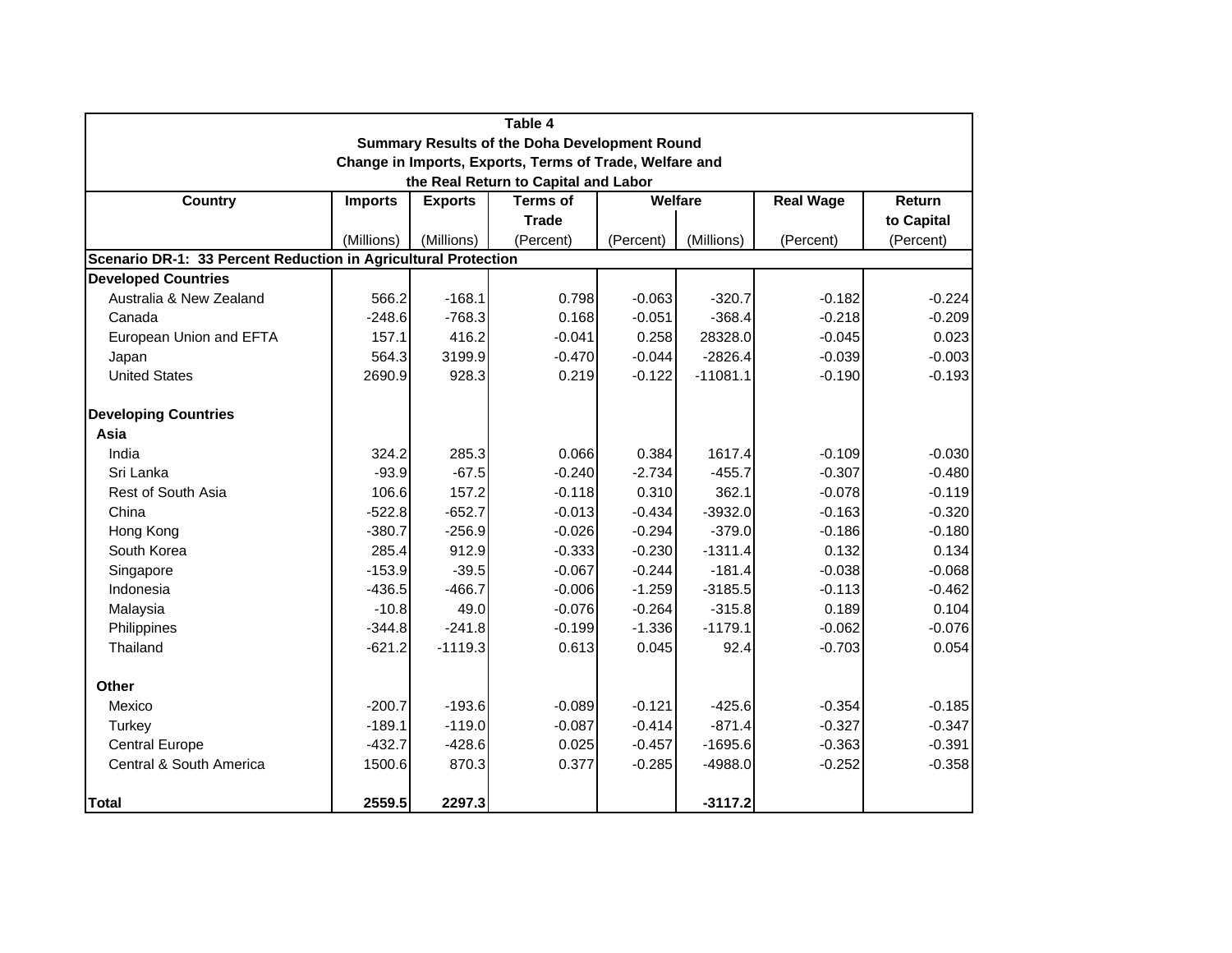|                                                             |                |                | Table 4 (continued) |           |            |                  |            |  |  |
|-------------------------------------------------------------|----------------|----------------|---------------------|-----------|------------|------------------|------------|--|--|
|                                                             |                |                |                     |           |            |                  |            |  |  |
|                                                             |                |                |                     |           |            |                  |            |  |  |
| <b>Country</b>                                              | <b>Imports</b> | <b>Exports</b> | <b>Terms of</b>     | Welfare   |            | <b>Real Wage</b> | Return     |  |  |
|                                                             |                |                | <b>Trade</b>        |           |            |                  | to Capital |  |  |
|                                                             | (Millions)     | (Millions)     | (Percent)           | (Percent) | (Millions) | (Percent)        | (Percent)  |  |  |
| Scenario DR-2: 33 Percent Reduction in Manufactures Tariffs |                |                |                     |           |            |                  |            |  |  |
| <b>Developed Countries</b>                                  |                |                |                     |           |            |                  |            |  |  |
| Australia & New Zealand                                     | 3720.7         | 3457.2         | 0.267               | 0.545     | 2790.6     | 0.508            | 0.515      |  |  |
| Canada                                                      | 1996.0         | 2097.3         | $-0.013$            | 0.347     | 2526.2     | 0.216            | 0.251      |  |  |
| European Union and EFTA                                     | 23184.8        | 22840.3        | 0.050               | 0.358     | 39273.0    | 0.190            | 0.199      |  |  |
| Japan                                                       | 19071.4        | 15817.0        | 0.548               | 0.696     | 45190.9    | 0.234            | 0.304      |  |  |
| <b>United States</b>                                        | 20454.2        | 18337.3        | 0.167               | 0.260     | 23634.2    | 0.198            | 0.224      |  |  |
| <b>Developing Countries</b>                                 |                |                |                     |           |            |                  |            |  |  |
| Asia                                                        |                |                |                     |           |            |                  |            |  |  |
| India                                                       | 3280.4         | 4054.2         | $-1.384$            | 0.733     | 3084.4     | 0.439            | 0.592      |  |  |
| Sri Lanka                                                   | 536.8          | 592.1          | $-1.025$            | 3.207     | 534.5      | 1.565            | 2.010      |  |  |
| <b>Rest of South Asia</b>                                   | 1892.0         | 2018.4         | $-0.604$            | 1.895     | 2214.7     | 0.889            | 1.025      |  |  |
| China                                                       | 16080.3        | 19416.3        | $-1.221$            | 1.199     | 10859.3    | 1.470            | 1.323      |  |  |
| Hong Kong                                                   | 3182.8         | 1840.3         | 1.246               | 1.444     | 1859.1     | 0.947            | 0.647      |  |  |
| South Korea                                                 | 8023.4         | 8440.7         | $-0.233$            | 1.515     | 8622.9     | 1.158            | 1.003      |  |  |
| Singapore                                                   | 4382.9         | 4161.8         | 0.131               | 2.276     | 1692.5     | 2.481            | 2.611      |  |  |
| Indonesia                                                   | 2362.7         | 2336.0         | 0.053               | 0.835     | 2113.3     | 0.645            | 0.447      |  |  |
| Malaysia                                                    | 4242.8         | 4805.2         | $-0.488$            | 2.555     | 3055.1     | 2.896            | 2.812      |  |  |
| Philippines                                                 | 3984.0         | 4535.1         | $-1.192$            | 5.478     | 4834.4     | 3.310            | 2.461      |  |  |
| Thailand                                                    | 3406.1         | 3970.1         | $-0.675$            | 0.873     | 1798.6     | 1.664            | 0.972      |  |  |
| Other                                                       |                |                |                     |           |            |                  |            |  |  |
| Mexico                                                      | 916.3          | 1132.6         | $-0.166$            | 0.364     | 1283.1     | 0.195            | 0.204      |  |  |
| Turkey                                                      | 1421.0         | 1558.6         | $-0.335$            | 0.827     | 1740.3     | 0.349            | 0.272      |  |  |
| <b>Central Europe</b>                                       | 3866.3         | 4366.4         | $-0.428$            | 0.734     | 2724.2     | 0.816            | 0.722      |  |  |
| Central & South America                                     | 5038.9         | 6103.2         | $-0.612$            | 0.206     | 3610.0     | 0.159            | 0.108      |  |  |
| <b>Total</b>                                                | 131043.7       | 131880.0       |                     |           | 163441.4   |                  |            |  |  |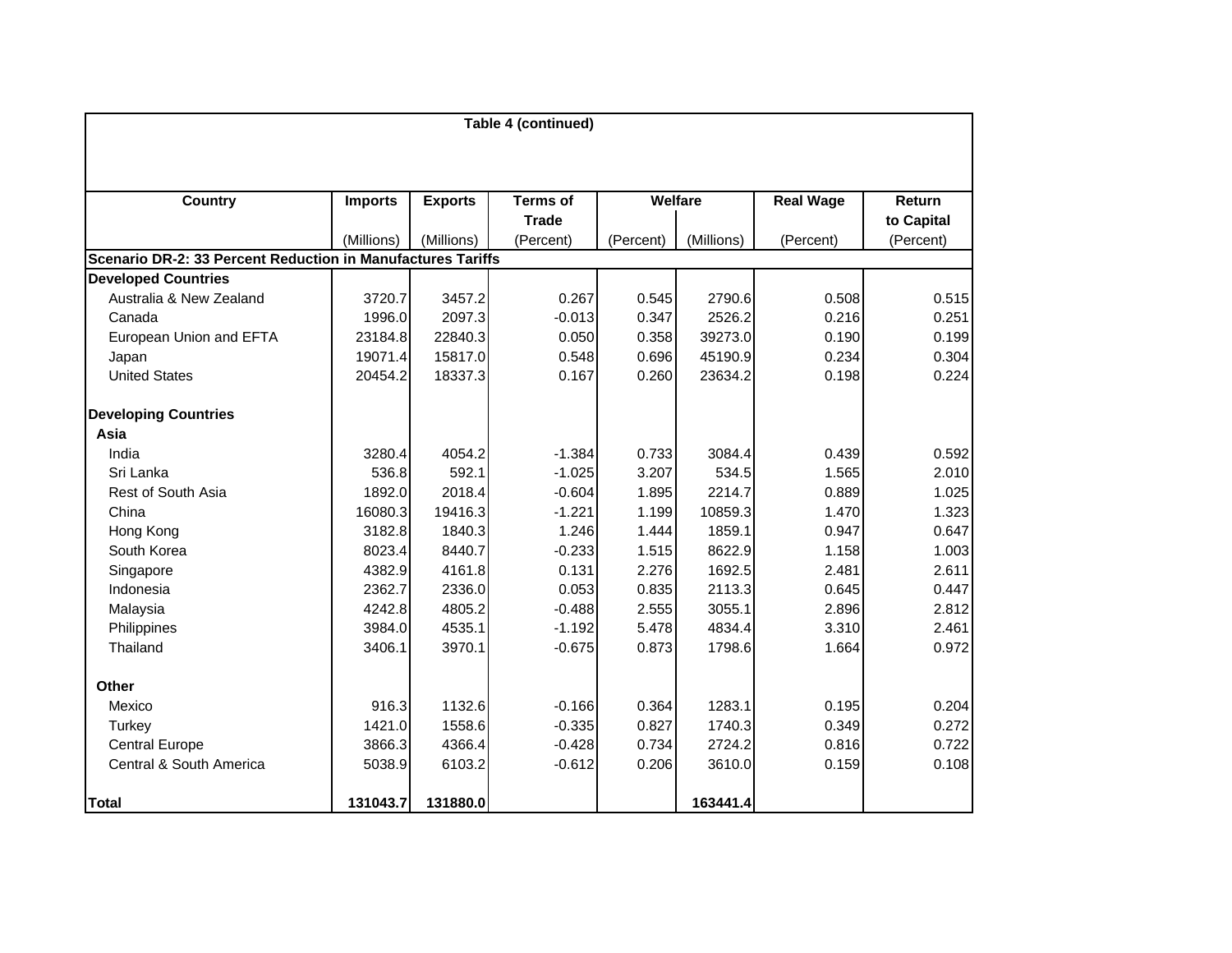|                                                          |                |                | Table 4 (contined) |           |            |                  |            |  |  |
|----------------------------------------------------------|----------------|----------------|--------------------|-----------|------------|------------------|------------|--|--|
|                                                          |                |                |                    |           |            |                  |            |  |  |
|                                                          |                |                |                    |           |            |                  |            |  |  |
| <b>Country</b>                                           | <b>Imports</b> | <b>Exports</b> | <b>Terms of</b>    | Welfare   |            | <b>Real Wage</b> | Return     |  |  |
|                                                          |                |                | <b>Trade</b>       |           |            |                  | to Capital |  |  |
|                                                          | (Millions)     | (Millions)     | (Percent)          | (Percent) | (Millions) | (Percent)        | (Percent)  |  |  |
| Scenario DR-3: 33 Percent Reduction in Services Barriers |                |                |                    |           |            |                  |            |  |  |
| <b>Developed Countries</b>                               |                |                |                    |           |            |                  |            |  |  |
| Australia & New Zealand                                  | 2354.4         | 1962.3         | 0.385              | 1.050     | 5379.6     | 0.694            | 0.657      |  |  |
| Canada                                                   | 2244.0         | 2136.3         | 0.083              | 0.811     | 5910.4     | 0.317            | 0.316      |  |  |
| European Union and EFTA                                  | 35478.1        | 35336.8        | 0.032              | 1.295     | 142003.2   | 0.553            | 0.546      |  |  |
| Japan                                                    | 14797.7        | 15501.6        | $-0.067$           | 0.891     | 57875.1    | 0.247            | 0.277      |  |  |
| <b>United States</b>                                     | 32467.7        | 32231.5        | $-0.033$           | 1.448     | 131426.8   | 0.524            | 0.534      |  |  |
| <b>Developing Countries</b>                              |                |                |                    |           |            |                  |            |  |  |
| Asia                                                     |                |                |                    |           |            |                  |            |  |  |
| India                                                    | 919.2          | 803.9          | 0.212              | 0.552     | 2321.6     | 0.170            | 0.204      |  |  |
| Sri Lanka                                                | 121.7          | 99.1           | 0.335              | 1.202     | 200.4      | 0.881            | 0.507      |  |  |
| Rest of South Asia                                       | 374.3          | 286.7          | 0.286              | 0.689     | 804.9      | 0.293            | 0.453      |  |  |
| China                                                    | 5660.3         | 6210.9         | $-0.128$           | 1.320     | 11959.1    | 0.840            | 0.603      |  |  |
| Hong Kong                                                | 7587.2         | 8058.4         | $-0.611$           | 4.382     | 5643.1     | 5.638            | 5.927      |  |  |
| South Korea                                              | 4842.2         | 5002.5         | $-0.102$           | 1.339     | 7619.5     | 0.913            | 0.956      |  |  |
| Singapore                                                | 3325.1         | 3776.2         | $-0.297$           | 3.322     | 2470.8     | 4.821            | 3.972      |  |  |
| Indonesia                                                | 1401.3         | 1469.4         | $-0.072$           | 1.256     | 3177.0     | 0.327            | 0.307      |  |  |
| Malaysia                                                 | 1487.6         | 1466.8         | 0.049              | 1.267     | 1514.5     | 1.026            | 0.928      |  |  |
| Philippines                                              | 1986.7         | 2195.0         | $-0.462$           | 2.342     | 2067.1     | 1.739            | 1.622      |  |  |
| Thailand                                                 | 3324.2         | 3625.3         | $-0.413$           | 1.401     | 2886.4     | 1.088            | 0.904      |  |  |
| Other                                                    |                |                |                    |           |            |                  |            |  |  |
| Mexico                                                   | 863.1          | 809.1          | 0.110              | 0.878     | 3099.3     | 0.204            | 0.195      |  |  |
| Turkey                                                   | 1733.3         | 1462.9         | 0.589              | 1.781     | 3745.9     | 0.695            | 0.884      |  |  |
| <b>Central Europe</b>                                    | 3841.7         | 3744.5         | 0.061              | 1.409     | 5227.2     | 1.067            | 0.996      |  |  |
| Central & South America                                  | 4199.9         | 4442.8         | $-0.179$           | 1.050     | 18363.5    | 0.256            | 0.272      |  |  |
| <b>Total</b>                                             | 129009.6       | 130621.8       |                    |           | 413695.4   |                  |            |  |  |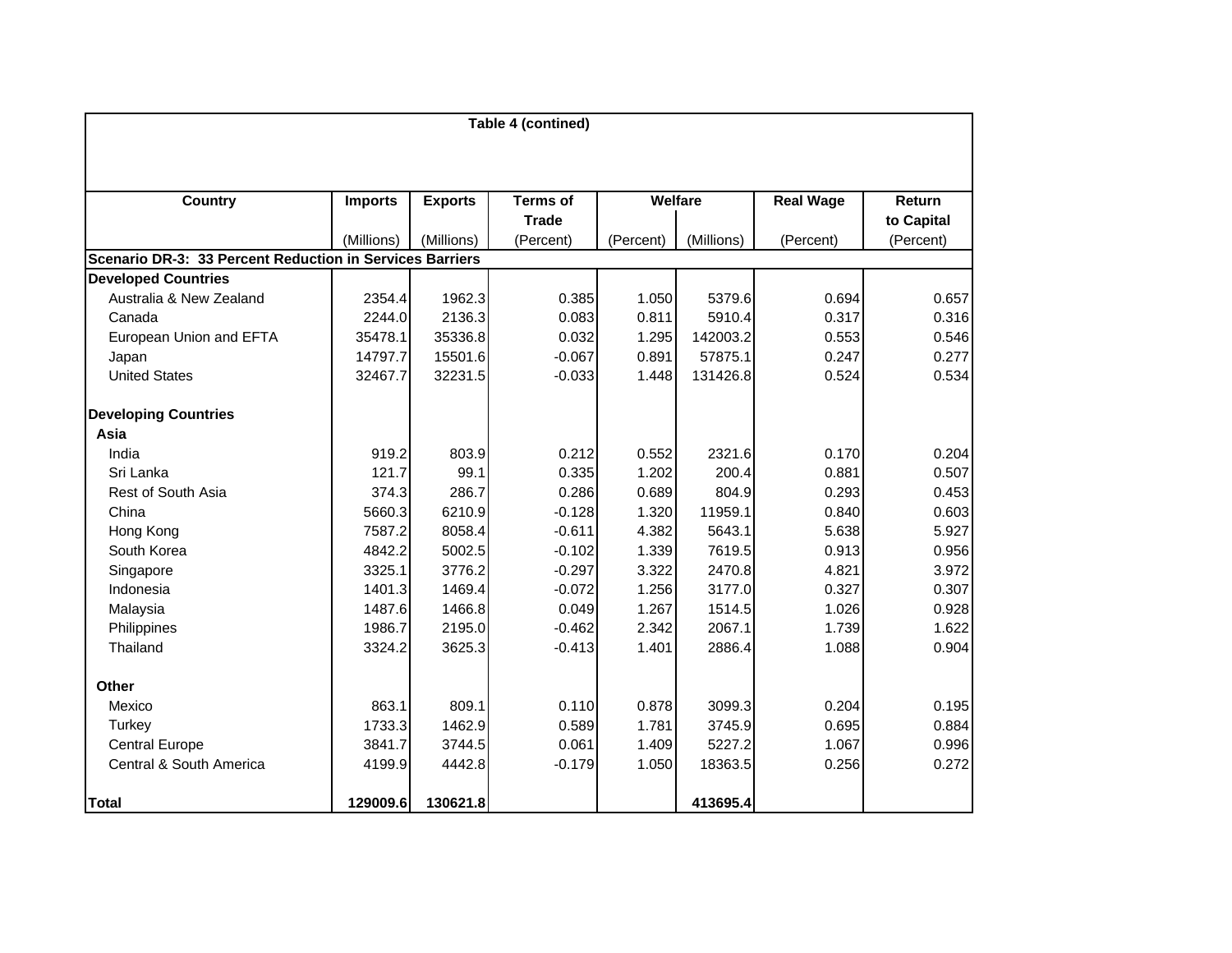| Table 4 (continued)                                       |                |                |                 |           |            |                  |            |  |  |
|-----------------------------------------------------------|----------------|----------------|-----------------|-----------|------------|------------------|------------|--|--|
|                                                           |                |                |                 |           |            |                  |            |  |  |
|                                                           |                |                |                 |           |            |                  |            |  |  |
| <b>Country</b>                                            | <b>Imports</b> | <b>Exports</b> | <b>Terms of</b> | Welfare   |            | <b>Real Wage</b> | Return     |  |  |
|                                                           |                |                | <b>Trade</b>    |           |            |                  | to Capital |  |  |
|                                                           | (Millions)     | (Millions)     | (Percent)       | (Percent) | (Millions) | (Percent)        | (Percent)  |  |  |
| Scenario UR-4: 33 Percent Reduction in all Trade Barriers |                |                |                 |           |            |                  |            |  |  |
| <b>Developed Countries</b>                                |                |                |                 |           |            |                  |            |  |  |
| Australia & New Zealand                                   | 6641.2         | 5251.4         | 1.449           | 1.532     | 7849.3     | 1.020            | 0.947      |  |  |
| Canada                                                    | 3991.3         | 3465.3         | 0.238           | 1.107     | 8068.2     | 0.315            | 0.359      |  |  |
| European Union and EFTA                                   | 58819.3        | 58592.5        | 0.041           | 1.911     | 209609.8   | 0.697            | 0.768      |  |  |
| Japan                                                     | 34433.4        | 34518.5        | 0.012           | 1.544     | 100239.5   | 0.442            | 0.579      |  |  |
| <b>United States</b>                                      | 55612.4        | 51496.8        | 0.353           | 1.586     | 143980.5   | 0.533            | 0.565      |  |  |
| <b>Developing Countries</b>                               |                |                |                 |           |            |                  |            |  |  |
| Asia                                                      |                |                |                 |           |            |                  |            |  |  |
| India                                                     | 4523.7         | 5143.3         | $-1.106$        | 1.669     | 7023.4     | 0.500            | 0.766      |  |  |
| Sri Lanka                                                 | 564.6          | 623.7          | $-0.930$        | 1.675     | 279.2      | 2.139            | 2.037      |  |  |
| <b>Rest of South Asia</b>                                 | 2372.9         | 2462.3         | $-0.436$        | 2.894     | 3381.8     | 1.104            | 1.360      |  |  |
| China                                                     | 21217.8        | 24974.6        | $-1.361$        | 2.085     | 18886.9    | 2.148            | 1.606      |  |  |
| Hong Kong                                                 | 10389.2        | 9641.7         | 0.609           | 5.532     | 7123.1     | 6.399            | 6.394      |  |  |
| South Korea                                               | 13151.0        | 14356.1        | $-0.668$        | 2.624     | 14930.8    | 2.203            | 2.094      |  |  |
| Singapore                                                 | 7554.0         | 7898.6         | $-0.233$        | 5.354     | 3982.0     | 7.264            | 6.516      |  |  |
| Indonesia                                                 | 3327.5         | 3338.6         | $-0.025$        | 0.832     | 2104.8     | 0.858            | 0.292      |  |  |
| Malaysia                                                  | 5719.6         | 6321.0         | $-0.515$        | 3.558     | 4253.8     | 4.111            | 3.845      |  |  |
| Philippines                                               | 5625.9         | 6488.3         | $-1.854$        | 6.485     | 5722.5     | 4.987            | 4.007      |  |  |
| Thailand                                                  | 6109.1         | 6476.1         | $-0.475$        | 2.319     | 4777.4     | 2.050            | 1.930      |  |  |
| Other                                                     |                |                |                 |           |            |                  |            |  |  |
| Mexico                                                    | 1578.6         | 1748.0         | $-0.145$        | 1.122     | 3957.0     | 0.045            | 0.214      |  |  |
| Turkey                                                    | 2965.1         | 2902.4         | 0.167           | 2.194     | 4614.5     | 0.718            | 0.809      |  |  |
| <b>Central Europe</b>                                     | 7275.2         | 7682.1         | $-0.342$        | 1.686     | 6255.3     | 1.521            | 1.327      |  |  |
| Central & South America                                   | 10739.4        | 11416.1        | $-0.414$        | 0.971     | 16985.8    | 0.163            | 0.021      |  |  |
| <b>Total</b>                                              | 262611.2       | 264797.6       |                 |           | 574025.4   |                  |            |  |  |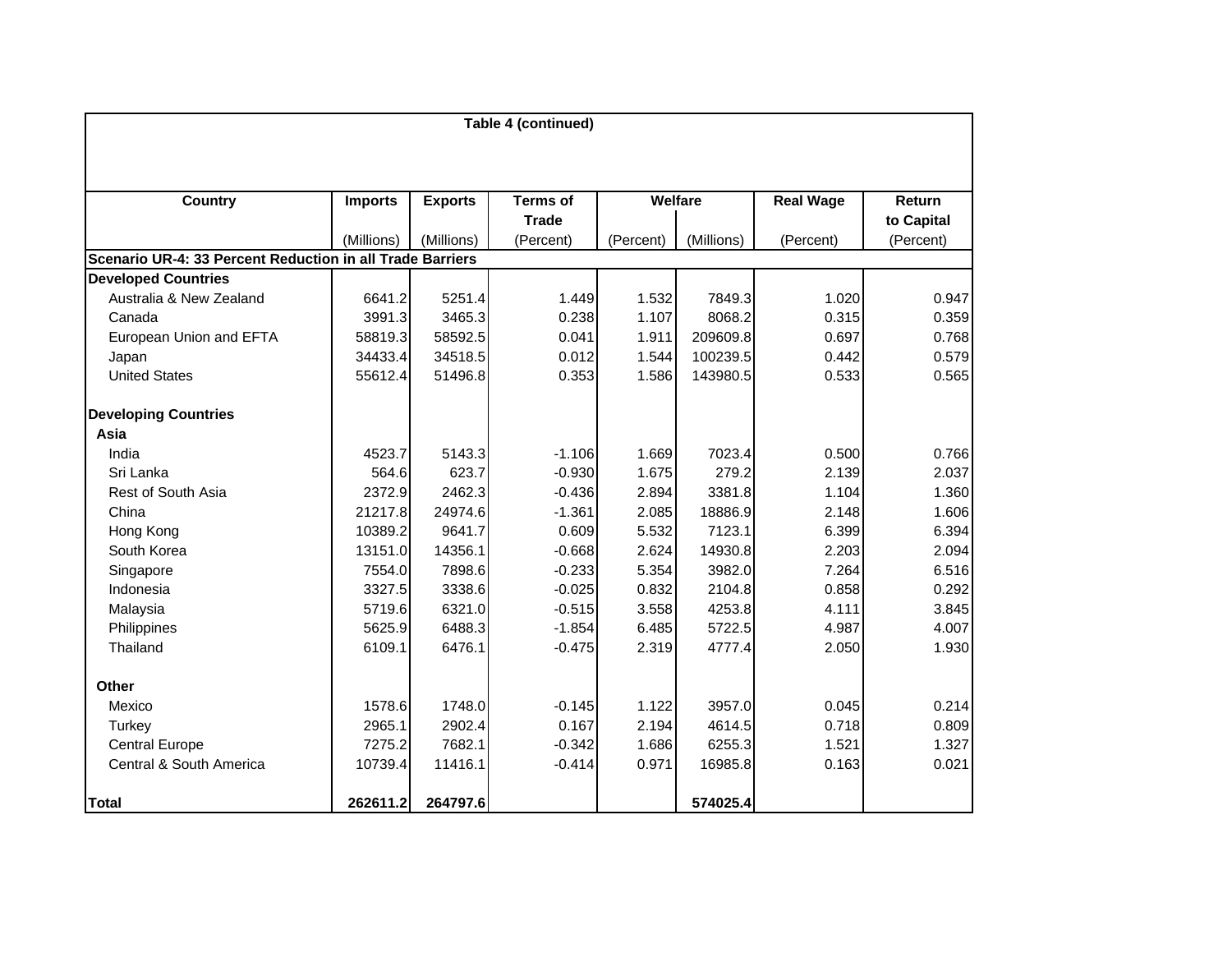| Table 5                                                              |                                                                                        |           |           |           |           |            |  |  |  |  |
|----------------------------------------------------------------------|----------------------------------------------------------------------------------------|-----------|-----------|-----------|-----------|------------|--|--|--|--|
| Sectoral Results of the Doha Development Round of Trade Negotiations |                                                                                        |           |           |           |           |            |  |  |  |  |
| Percent Change in Exports, Imports, Output, Scale and Employment     |                                                                                        |           |           |           |           |            |  |  |  |  |
| <b>United States</b>                                                 |                                                                                        |           |           |           |           |            |  |  |  |  |
| <b>Product</b>                                                       | <b>Scale</b><br><b>Employment</b><br><b>Exports</b><br><b>Imports</b><br><b>Supply</b> |           |           |           |           |            |  |  |  |  |
|                                                                      | (Percent)                                                                              | (Percent) | (Percent) | (Percent) | (Percent) | (000's)    |  |  |  |  |
| Agriculture                                                          | 13.90                                                                                  | 4.06      | 1.86      | 0.00      | 1.87      | 75688.4    |  |  |  |  |
| Mining                                                               | 1.26                                                                                   | 0.52      | 0.61      | 0.65      | $-0.02$   | $-131.6$   |  |  |  |  |
| Food, Beverages & Tobacco                                            | 7.63                                                                                   | $-2.83$   | 0.27      | $-0.44$   | 0.73      | 23186.0    |  |  |  |  |
| <b>Textiles</b>                                                      | 2.18                                                                                   | 5.96      | $-1.29$   | 0.28      | $-1.53$   | $-18399.5$ |  |  |  |  |
| <b>Wearing Apparel</b>                                               | 6.15                                                                                   | 11.31     | $-4.30$   | 0.76      | $-4.89$   | $-52044.9$ |  |  |  |  |
| Leather Products & Footwear                                          | 3.44                                                                                   | 6.18      | $-4.56$   | 0.94      | $-5.31$   | $-3642.3$  |  |  |  |  |
| Wood & Wood Products                                                 | 2.23                                                                                   | $-0.10$   | 0.50      | 0.29      | 0.29      | 12853.9    |  |  |  |  |
| Chemicals                                                            | 3.36                                                                                   | 1.94      | 0.67      | 0.61      | 0.12      | 3424.3     |  |  |  |  |
| Non-metallic Min. Products                                           | 3.06                                                                                   | 3.89      | 0.25      | 0.48      | $-0.07$   | $-571.0$   |  |  |  |  |
| <b>Metal Products</b>                                                | 2.11                                                                                   | 1.87      | 0.44      | 0.60      | $-0.08$   | $-2239.2$  |  |  |  |  |
| <b>Transportation Equipment</b>                                      | 1.63                                                                                   | 2.33      | 0.39      | 0.66      | $-0.23$   | $-6108.3$  |  |  |  |  |
| Machinery & Equipment                                                | 1.88                                                                                   | 1.97      | 0.48      | 0.48      | 0.18      | 4030.0     |  |  |  |  |
| <b>Other Manufactures</b>                                            | 2.50                                                                                   | 1.89      | 0.49      | 0.53      | 0.13      | 2336.8     |  |  |  |  |
| Elec., Gas & Water                                                   | 0.70                                                                                   | $-0.18$   | 0.42      | 0.47      | 0.03      | 1284.8     |  |  |  |  |
| Construction                                                         | 10.25                                                                                  | 11.80     | 0.42      | 0.47      | 0.01      | 1737.6     |  |  |  |  |
| <b>Trade and Transport</b>                                           | 9.79                                                                                   | 16.71     | 0.44      | 0.64      | $-0.08$   | $-23770.4$ |  |  |  |  |
| <b>Other Private Services</b>                                        | 13.44                                                                                  | 22.60     | 0.59      | 0.79      | $-0.09$   | $-32536.9$ |  |  |  |  |
| <b>Government Services</b>                                           | 12.47                                                                                  | 17.68     | 0.25      | 0.32      | 0.06      | 14902.1    |  |  |  |  |
|                                                                      |                                                                                        |           |           |           |           |            |  |  |  |  |
| Average                                                              | 5.49                                                                                   | 4.98      | 0.42      |           | 0.00      | 0.00       |  |  |  |  |